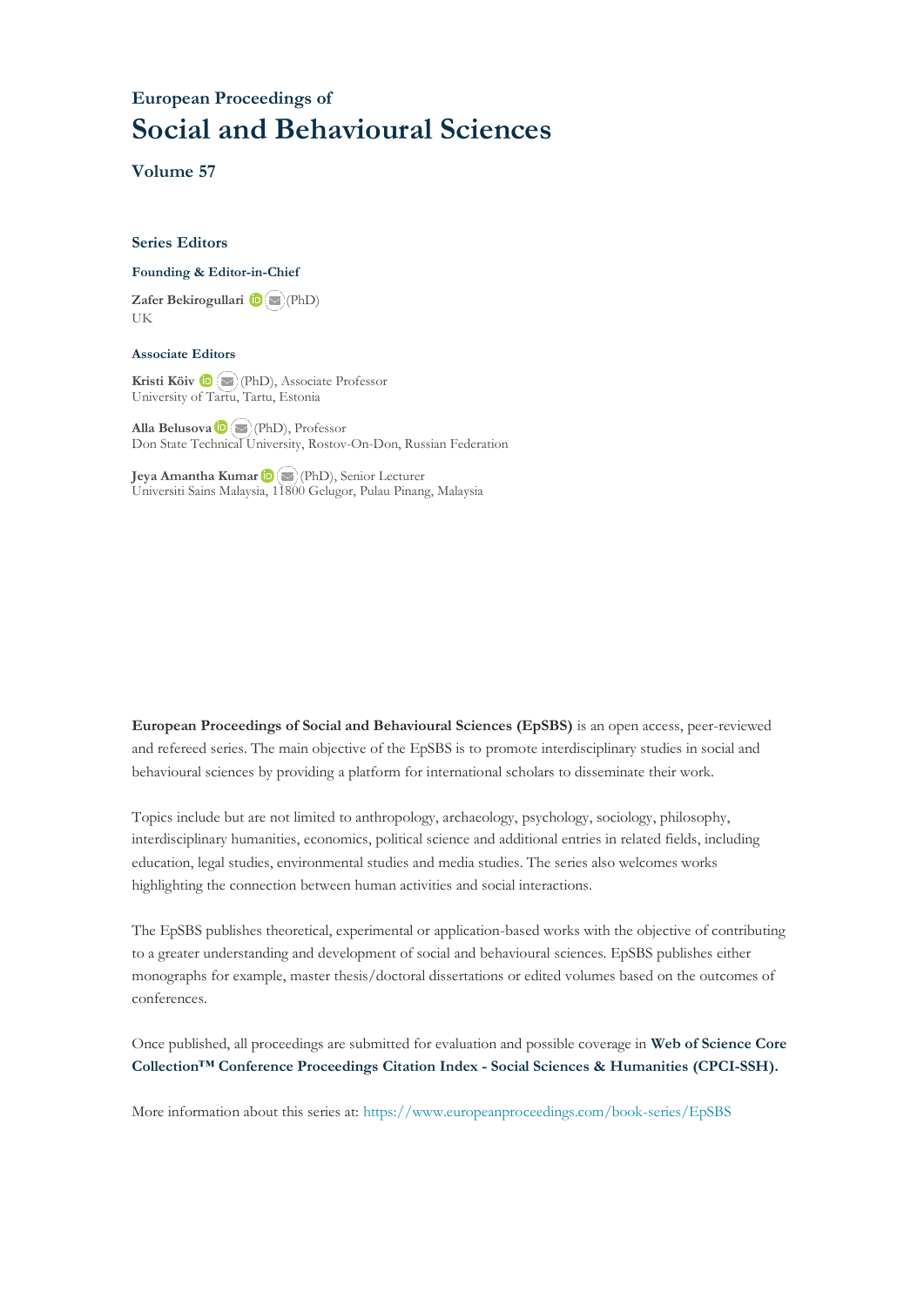# GLOBAL CHALLENGES AND PROSPECTS OF THE MODERN ECONOMIC DEVELOPMENT

Selected, peer-reviewed papers from the

International Scientific Conference "Global Challenges and Prospects of the Modern Economic Development" (GCPMED 2018), 06-08 December, 2018, Samara State University of Economics, Samara, Russia

### Edited by:

Valentina Mantulenko

## Editor(s) Affiliation(s):

**Valentina Mantulenko** Samara State University of Economics, Russian Federation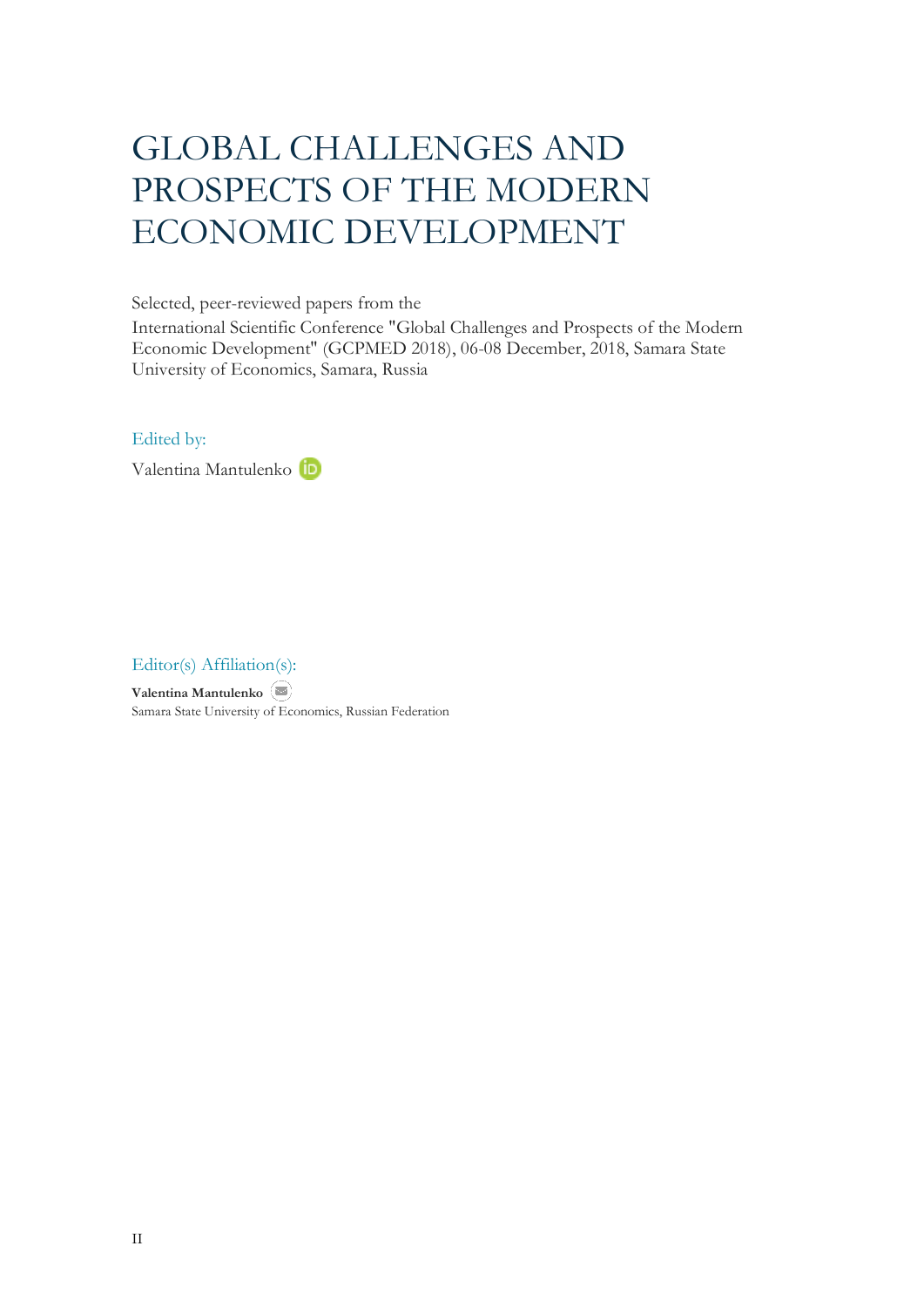

ISSN: 2357-1330 (online).

European Proceedings of Social and Behavioural Sciences

ISBN: 978-1-80296-056-3 (e-book)

GLOBAL CHALLENGES AND PROSPECTS OF THE MODERN ECONOMIC DEVELOPMENT

[https://doi.org/10.15405/epsbs\(2357-1330\).2019.3.1](https://doi.org/10.15405/epsbs(2357-1330).2019.3.1) 

 $G \odot \odot$ © The Editor(s) and The Author(s) 2019. This is an open access book distributed under the Creative Commons CC License BY-NC-ND 4.0. Unported License, permitting all non-commercial use, distribution, and reproduction in  $\overline{ND}$ any medium, provided the original work is properly cited.

This book is published by the registered company Future Academy which is registered under the ISO London Limited. The registered company address is: 293 Green Lanes, Palmers Green, London, United Kingdom, N13 4XS Reg. Number: 9219513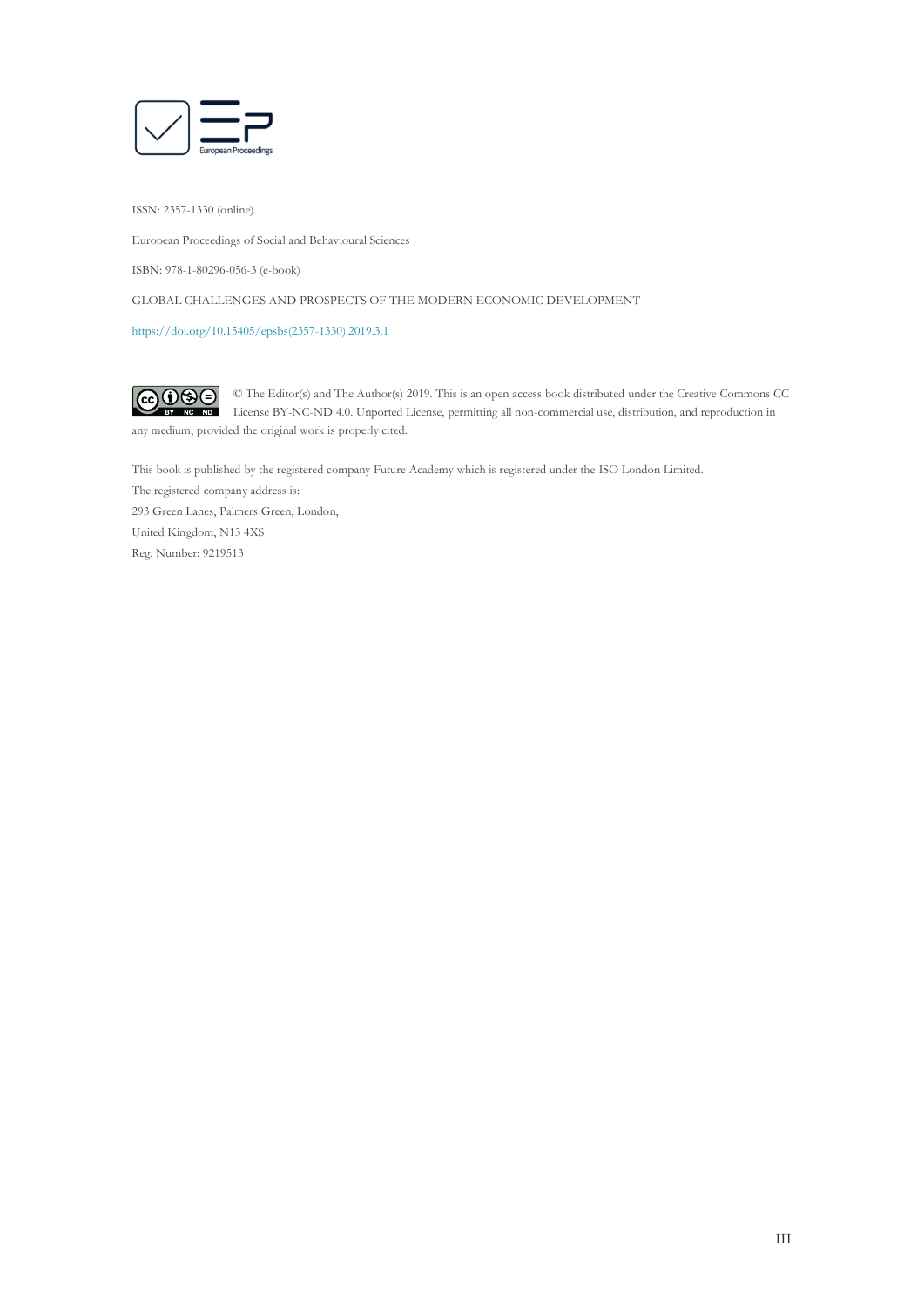## **Preface**

On behalf of the organizing committee, I am pleased to present the proceedings containing selected, peer reviewed papers from the Proceedings of the International Scientific Conference "Global Challenges and Prospects of the Modern Economic Development" (GCPMED 2018), which was held in 06-08 December, 2018, in Samara, Russia.

The objective of the conference is to bring together scientists and practitioners for sharing knowledge, experience and discussing issues related to sustainable socio-economic development, cooperation between educational and business structures, processes of economic globalization and fragmentation. Importance of the conference is provided by the fact that the conference participants from various countries, regions, organizations present their views of the development perspectives of our society.

The conference GCPMED 2018 was organized by Samara State University of Economics and took place in Samara, Russia on 06 – 08 December, 2018. The conference united over 400 participants (researchers and practitioners) from Russia, Tajikistan, Serbia, Belarus, Georgia for the discussion of the ongoing changes and challenges for socio-economic development from different perspectives: political, economic, legal, cultural and educational. The conference thematic sections were: Drivers of World Economy Development and Transformation: Lessons Learned, Trends and New Solutions; Financial Technologies as Key Factor of Modern Business Success; New Management Models in the Dynamically Changing Society; Legal System in the Digitalization Era; Digital Transformation of Public Administration: World Experience; Russian practice; Corporate Social Responsibility as Key Competence of Business Development; Digital Economy and New Social Challenges: Opportunities, Restrictions and Growth Points; The Newest Approaches to Study the Life Quality Improvement: Inclusion – Problems and Solutions; Corporate Finance; Corporate Governance in Digital Modernization Conditions.

The conference work consisted of the plenary session with keynote speeches and the thematic section reports, presentations, round tables discussions. The number of submissions received, sent for review and submissions accepted were 246, 217 and 191 respectively. The acceptance rate was calculated as 77, 64 %. The review process for the papers was stringent. The software program used for peer review and plagiarism was antiplagiat.ru. Each submission was subjected to a double-blind review process by two reviewers. A total of 20 reviewers were involved in the review process. The ratio of use of external reviewers was 50/50. Lastly, the review process included 2 stages which wwere reviewof a Russian and an external expert, and the final decision was taken by the proceedings editors. The detailed program/agenda of the conference is also available at http://si.sseu.ru/content/mezhdunarodnaya-nauchno-prakticheskaya-konferenciya-globalnye-vyzovy-iperspektivy-razvitiya

We would like to thank all contributors, speakers, participants, sponsors, etc. The Organizing Committee would like to express its gratitude to all contributors, speakers, participants, experts, reviewers for the successful collaboration.

20 December, 2018

G.R. Khasaev, Prof. Dr. Rector of SSUE, Samara, Russia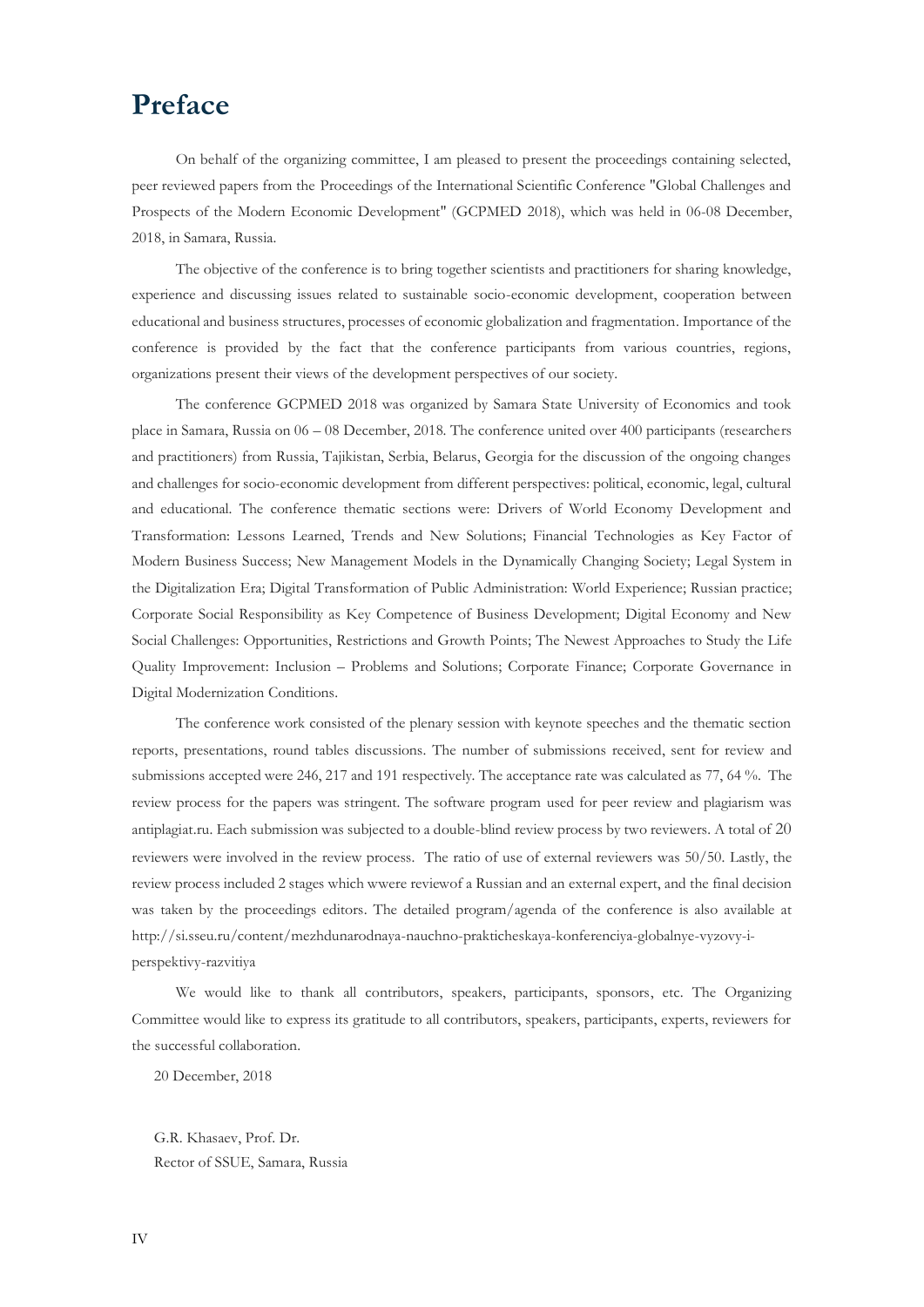## **Chairs**

## G.R. Khasaev, Prof. Dr.

*Rector of SSUE*

## **International Scientific/Editorial Committee Members**

- S.I. Ashmarina, Samara State University of Economics, Russia
- M.A. Fedotova, Financial University under the Government of the Russian Federation, Russia
- I. Yu. Belyaeva, Financial University under the Government of the Russian Federation, Russia
- A.A. Bikbulatova, Russian State Social University, Russia
- T.V. Kramin, Research Institute for Socio-Economic Development of Kazan Innovation University, Russia
- O.V. Danilova, Financial University under the Government of the Russian Federation, Russia
- O.V. Loseva, Financial University under the Government of the Russian Federation, Russia
- M.M. Pukhova, Financial University under the Government of the Russian Federation, Russia
- V.A. Piskunov, Samara State University of Economics, Russia
- D.V. Chernova, Samara State University of Economics, Russia
- S.N. Pechkurov, Samara State University of Economics, Russia
- N.V. Polyanskova, Samara State University of Economics, Russia
- N.F. Tagirova, Samara State University of Economics, Russia
- K.N. Ermolaev, Samara State University of Economics, Russia
- M.V. Simonova, Samara State University of Economics, Russia
- E.V. Medentseva, Samara State University of Economics, Russia
- E.V. Volkodavova, Samara State University of Economics, Russia
- E.V. Pogorelova, Samara State University of Economics, Russia
- O.V. Bakanach, Samara State University of Economics, Russia
- Iveta Kmetsova, Institute of Technology and Business, Czech Budejovice, Czech Republic
- Brendan Mollow, University College Cork, Cork, Ireland
- Anabela Mesquita, Politechnic Institute of Porto, Porto, Portugal
- Marek Vochozka, Institute of Technology and Business in České Budějovice, Czech Republic
- R. Vanickova, Institute of Technology and Business in České Budějovice, Czech Republic
- Paula Odete Fernandes, Instituto Politécnico de Bragança
- Anna A. Maruashvili, New Higher Education Institute, Georgia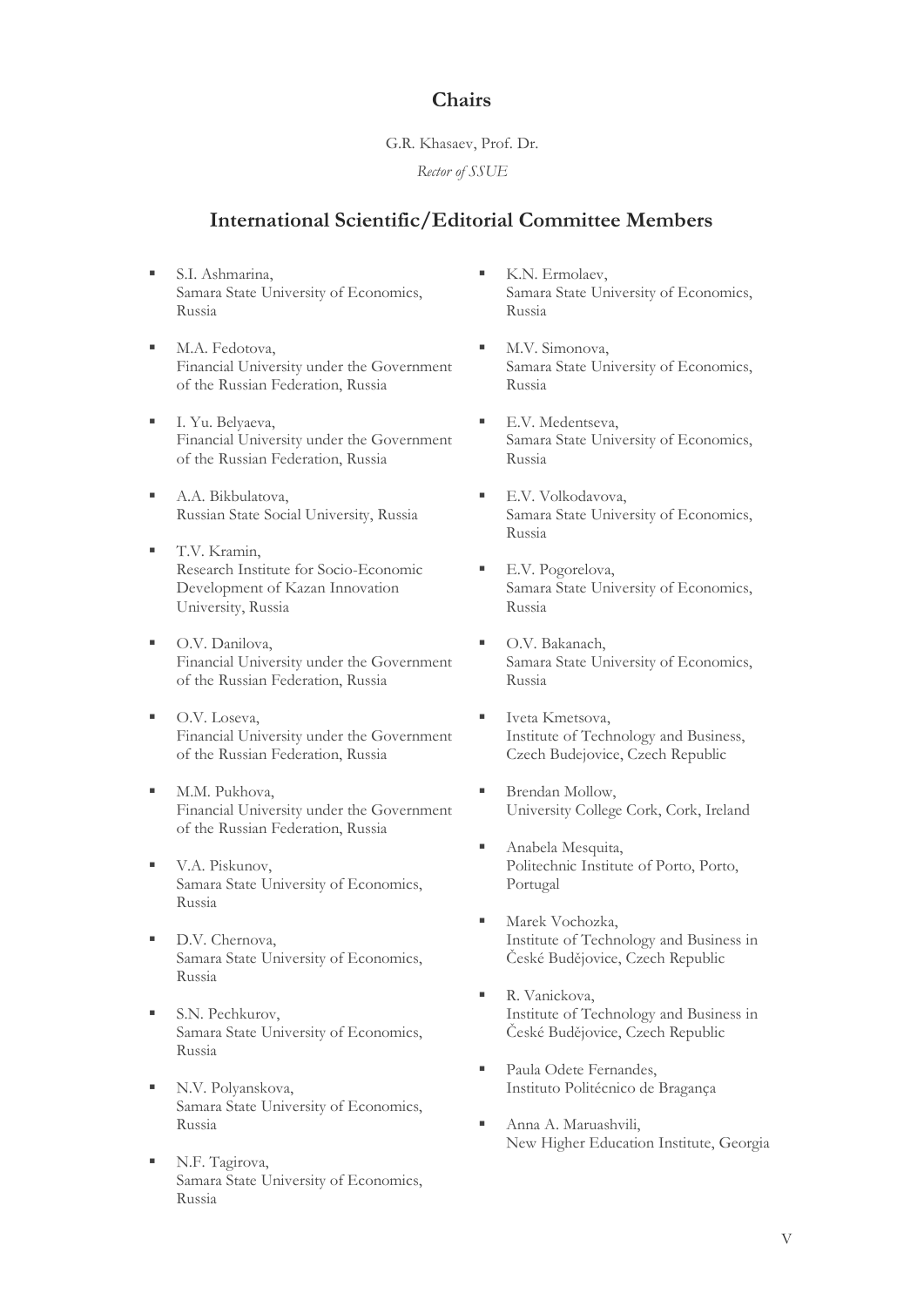- A.A. Chudaeva. Samara State University of Economics, Russia
- A.P. Zhabin, Samara State University of Economics, Russia
- A.V. Streltsov, Samara State University of Economics, Russia
- L.A. Sosunova, Samara State University of Economics, Russia
- Oxana Yu. Kogut, Al-Farabi Kazakh National University, Almaty, Kazakhstan
- V.V. Klimuk, Scientific and International Activities of Baranavichi State University, Belarus
- G. Ya. Zhitkevich, Baranovichi State University, Belarus
- M.K. Tolymgozhinova, Shakarim State University Semey, Kazakhstan

## **Organizing Committee Members**

- S.I. Ashmarina, Samara State University of Economics, Russia
- V.V. Mantulenko, Samara State University of Economics, Russia
- M.A. Eskindarov, Financial University under the Government of the Russian Federation, Russia
- V.V. Maslennikov, Financial University under the Government of the Russian Federation, Russia
- A.A. Soldatov, Russian State Social University, Russia
- A.V. Timiryasova, Kazan Innovation University, Russia

## **Keynote Speakers**

## **Pedagogical Tools, Economic And Mathematical Methods In Agricultural Production Management**

E.P. Pecherskaya, Samara State University of Economics, Russia

### **Digital Economy As A Social Phenomenon: Ethical Challenges And Perspectives Of Development**

A.V. Guryanova, Samara State University of Economics, Russia

## **Digitalization Of The Russian Economy: First Results**

M.N. Guseva, Samara State University of Economics, Russia

### **International Practices Of Using Business-Intelligence In The Economic Analysis In Russia**

S. Mitrovic, University of Novi Sad, Novi Sad, Republic of Serbia

## **Methodical Approaches To Assessing The Economic Security**

V.V. Klimuk, Baranovichi State University, Baranovichi, Republic of Belarus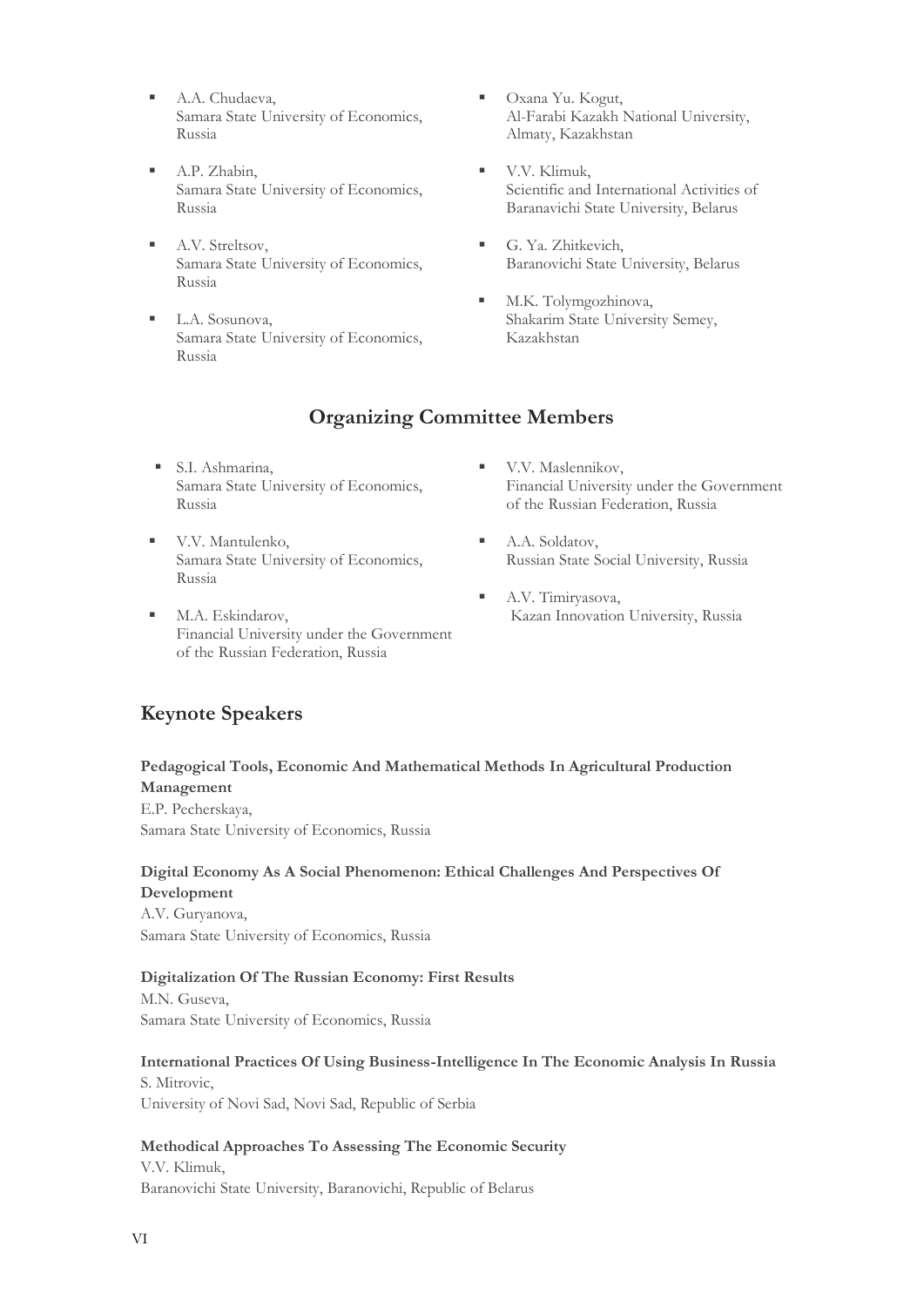## **Plenary Speakers**

### **Welcome Speech**

G.R. Khasaev, Dr, Prof., Rector of Samara State University of Economics, Samara, Russia

### **Challenges of Socio-Economic Development**

S. Ashmarina, Dr, Prof., Samara State University of Economics, Samara, Russia

#### **Employment Of Students with Disabilities in Inclusive Higher Education** E.A. Mitrofanova,

State University of Management», Moscow, Russia

## **E-government in the Czech Republic**

František Kotrba, Institute of Technology and Business in České Budějovice, Czech Republic

## **Workshop Leaders**

**Drivers of World Economy' Development: Lessons, Trends and New Solutions** N.V. Polyanskova, Samara State University of Economics, Russia

## **Financial technologies as a key factor of modern success, financial security** O.V. Loseva,

Financial University under the Government of the Russian Federation, Russia

### **New Managerial Models in Dynamically Changing Society**

A.P. Zhabin, Samara State University of Economics, Russia

### **Legal Aspects of Digitalization of Economy and University Education**

N.F. Tagirova, Samara State University of Economics, Russia

## **Digital Transformation of State Management: World Experience, Russian Practise**

E.V. Pogorelova, Samara State University of Economics, Russia

### **Corporate Social Responsibility as a Key Competence of Business Development** E.V. Volkodavova, Samara State University of Economics, Russia

## **Digital Economy and New Social Challenges: Possibilities, Limitations, Growth Points** O.V. Bakanach,

Samara State University of Economics, Russia

## **Approaches to Studying the Improvement of the Population Quality of Life** M.A. Fedotova,

Financial University under the Government of the Russian Federation, Russia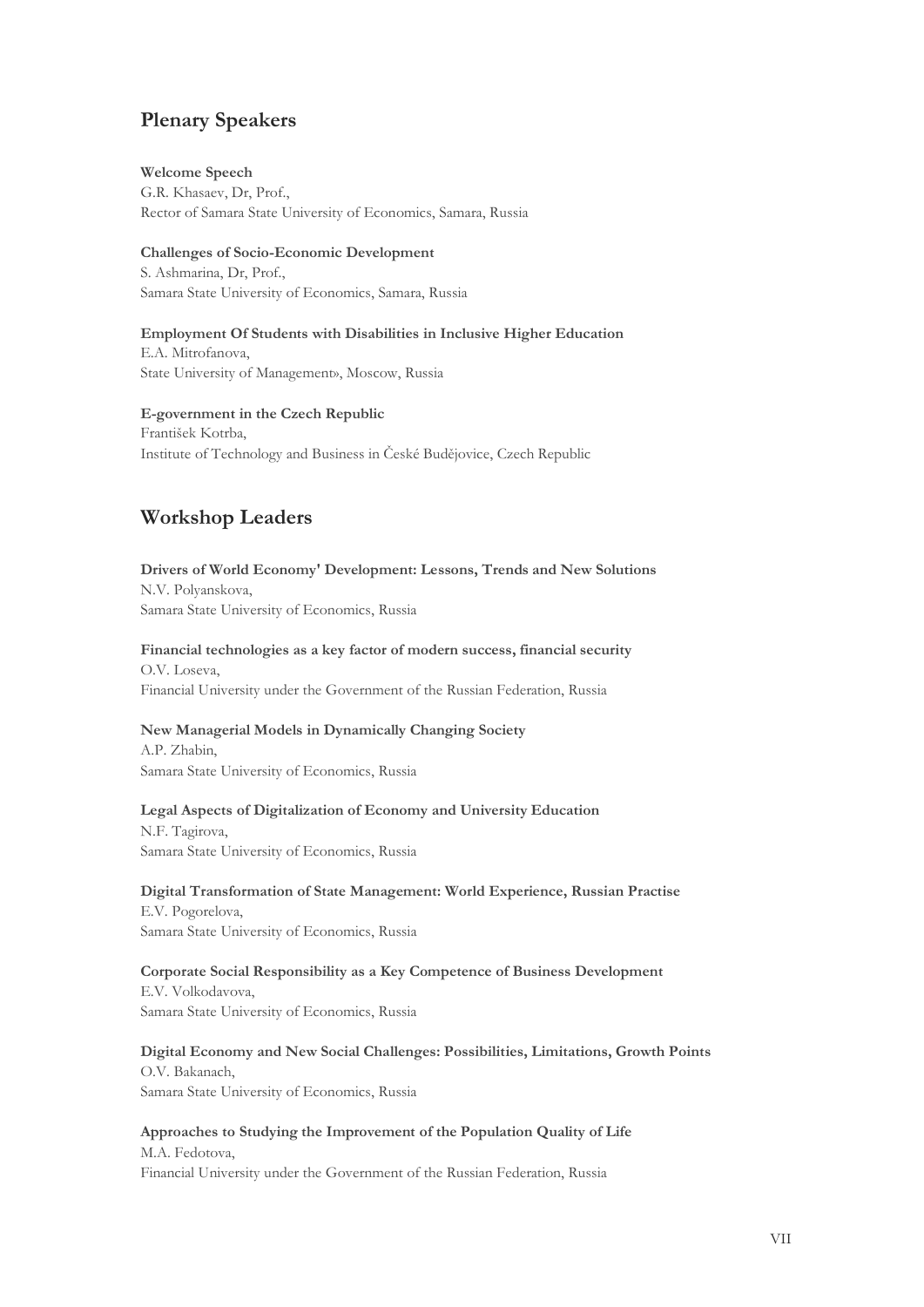### **Corporate Finance**

I.Yu. Belyaeva, Financial University under the Government of the Russian Federation, Russia

### **Corporate Management in Conditions of Digital Modernization**

O.V. Danilova, Financial University under the Government of the Russian Federation, Russia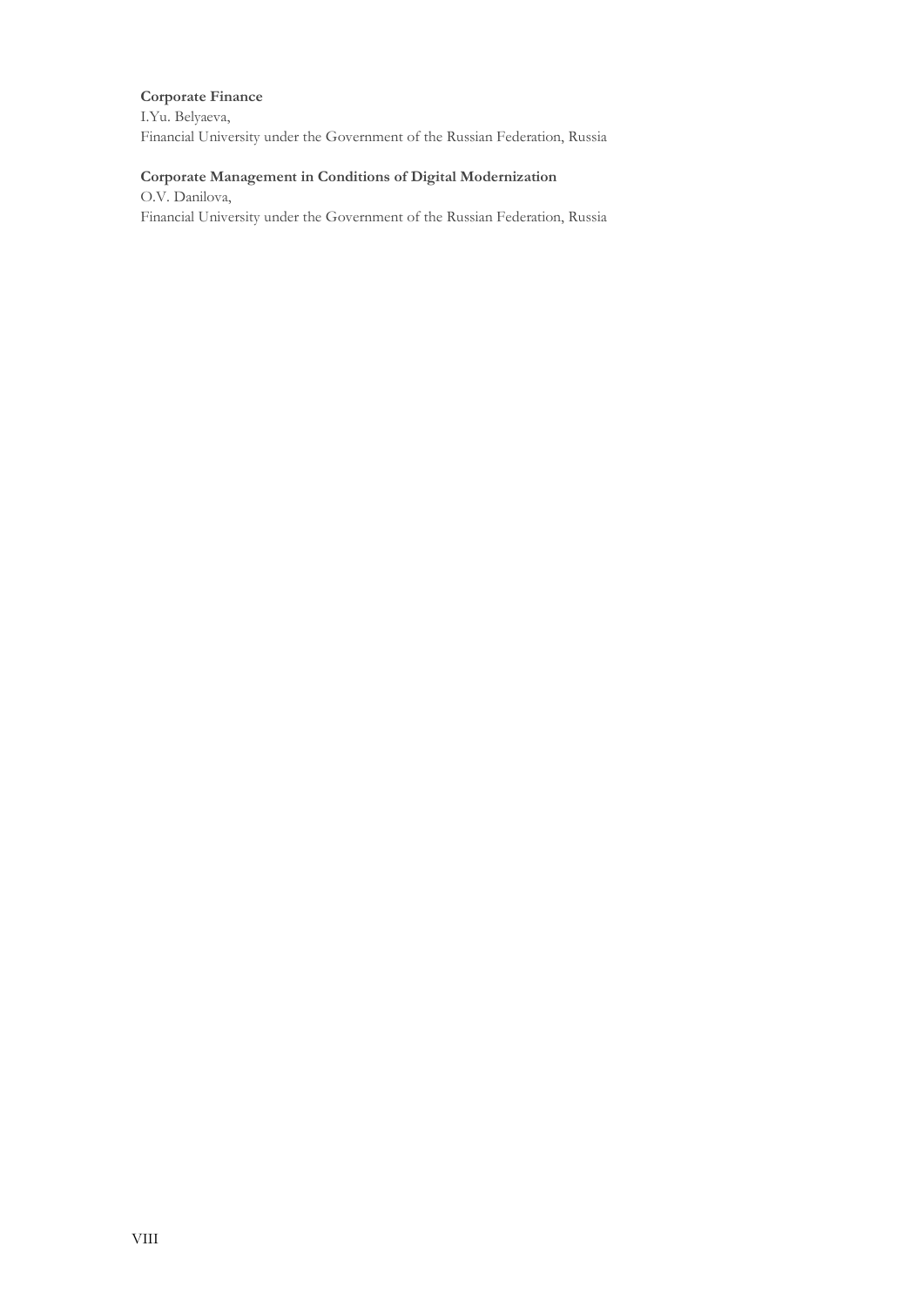# **Table of Contents**

Title: The Specifics Of The Digital Economy In Higher Education **Pages:** *1-12* **Author(s): S.L. Loginova**\*, O.B. Akimova, M.D. Shcherbin, E.V. Zaitseva **No: 2** Title: Staff For Digital Economy: Transprofessionalism Formation **Pages:** *13-19* **Author(s): E.F. Zeer**\*, M.V. Zinnatova, V.S. Tretyakova, E.Yu. Scherbina, T.D. Bukovey **No: 3** Title: The Problem Of Legitimizing Craft Activities And Professional Craft Education In Russia **Pages:** *20-30* **Author(s):** N.K. Chapaev, A.V. Efanov, **E. Yu. Bychkova**\*, E.M. Dorozhkin **No: 4** Title: Teaching History Of Science And Technology In Training Of Engineering Personnel **Pages:** *31-39* **Author(s): M.R. Moskalenko**\*, M.B. Larionova, E.M. Dorozhkin **No: 5** Title: Training In Business Design Automation Reaching The Level Of Digital Society Needs **Pages:** *40-47* **Author(s): E.E. Neupokoeva**\*, N.K. Chapaev, K.A. Fedulova, A.V. Tokar **No: 6** Title: Organization Of Practice-Oriented Training In New Economic Conditions: The Process Approach **Pages:** *48-56* **Author(s): V. T. Sopegina**\*, G. N. Zhukov, E. A. Shakuto, A. А. Evtyugina **No: 7** Title: Foresight Technologies In The Development Of Communicative Reflection **Pages:** *57-65* **Author(s): V.A. Chupina**\*, O.A. Fedorenko

#### **No: 8**

**No: 1**

Title: Psychology - Pedagogical Bases Of Key Transprofessional Competences Development In The Professional Reorientation **Pages:** *66-76* **Author(s):** I.I. Нasanova, **S.S. Kotova**\*, N.O. Sadovnikova, A.E. Kotov

#### **No: 9**

Title: Problem Of Imperfection Of The Cross-Border Bankruptcy Procedure: Theoretical-Methodological Aspect **Pages:** *77-90* **Author(s):** V.A. Shaposhnikov, **O.S. Nechkin**\*, O.N. Tkacheva, M.M. Mikushina

**No: 10**

Title: Study Of The Typology Of Logistic Entities Using Functional And Logistic Approach **Pages:** *91-101* **Author(s):** O. D. Pokrovskaya, **R. V. Fedorenko**\*, E. R. Khramtsova

#### **No: 11**

Title: Business Groups, Innovation And Srtructural Transformations In Developing Economies **Pages:** *102 -112* **Author(s):** Z. P. Antipina, **E. S. Gordeeva**\*

**No: 12**

Title: Integration Of The Internal Control System For Financial Stability Of The Organization **Pages:** *113-125* **Author(s):** S.V. Andreeva, E.E. Popova, **T.M. Tarasova**\*

**No: 13**

Title: Problems Of Increasing Labor Productivity Of Employees Of Jsco "Rzd" **Pages:** *126-136* **Author(s): A.A. Kremnev**\*, O.V. Tarasova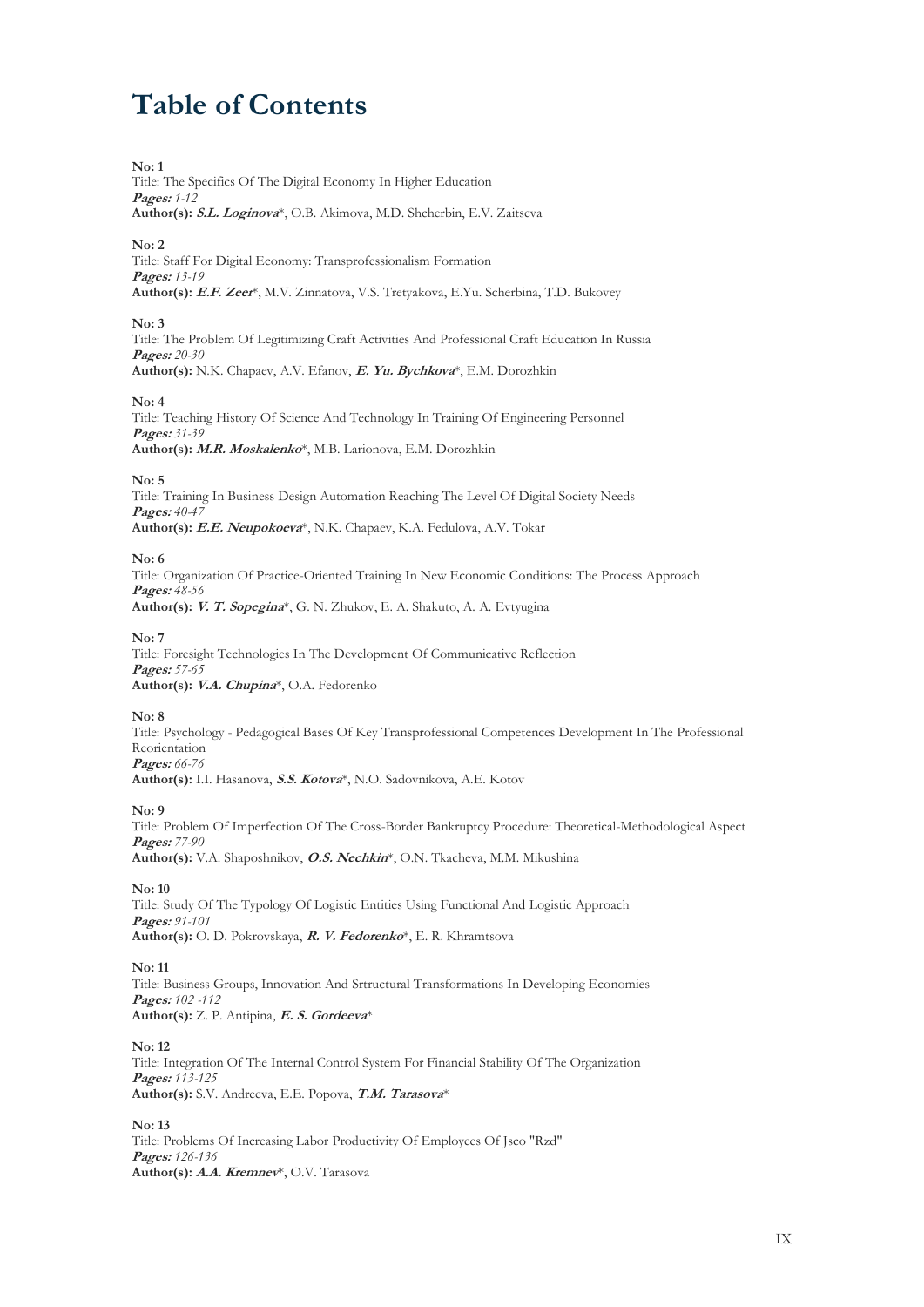**No: 14** Title: Integrated Risk Management Model Of The Company **Pages:** *137-147* **Author(s): I.V. Bulava**\*, K.N. Mingaliev, E.R. Shamsutdinova

**No: 15**

Title: Marketing Expertise Of Scientific Project Results Demand **Pages:** *148-155* **Author(s):** G.L. Azoev, **E.V. Sumarokova**\*

**No: 16**

Title: Specific Character And Comparative Characteristic Of Informatization Of Russia's North-Arctic Territories **Pages:** *156-165* **Author(s):** S.V. Baranov, **T.P. Skufina**\*, V.P. Samarina, A.V. Samarin

**No: 17**

Title: Pedagogical Tools And Economic And Mathematical Methods In Agricultural Production Management **Pages:** *166-176* **Author(s):** O.N. Berishvili, T.I. Rudneva, **E.P. Pecherskaya**\*, E.A. Karaseva

**No: 18**

Title: Formation Of Competitive Graduates' Competencies In Extracurricular Activities **Pages:** *177-184* **Author(s): O.L. Сhulanova**\*, E.S. Bogdan

**No: 19**

Title: The Informal Economy As A Means Of Preserving Intangible Cultural Heritage **Pages:** *185-191* **Author(s):** N.I. Dorokhov, M.Kh. Duguzheva, **M.R. Karmova**\*

**No: 20** Title: It-Outsourcing As A Form Of Capital Concentration In The Digital Economy Environment **Pages:** *192-198* **Author(s):** M.V. Dubrova, **N.A. Guz**\*, N.N. Zhilina

**No: 21**

Title: Digitalization Of The Russian Economy: First Results **Pages:** *199-213* **Author(s): E.A. Khalimon**\*, M.N. Guseva, I.Z. Kogotkova, I.S. Brikoshina

**No: 22** Title: Development Of Direct Financial Support For Innovation Projects In Russia **Pages:** *214-221* **Author(s): O.Y. Ermolovskaya**\*

**No: 23** Title: Fin Tech: Fundamental Theory And Empirical Features **Pages:** *222-229* **Author(s): G.I. Khotinskay**\*

**No: 24** Title: Formation Of The Business Model Of Oil Producing Enterprises **Pages:** *230-238* **Author(s): O.A. Babordina**\*, M.P. Garanina, L.A. Ilyina, P.A. Garanin

**No: 25** Title: Gender Changes In Corporate Boards Of Directors **Pages:** *239-250* **Author(s): M.E. Rodionova**\*, E.L. Moreva, S.A. Bratchenko, B.S. Bataeva

**No: 26** Title: Digital Ethics As An Instrument For The Technological Challenges' Regulation **Pages:** *251-262* **Author(s): A.V. Guryanova**\*, A.A. Shestakov, E.G. Noskov

**No: 27** Title: Digital Economy As A Social Phenomenon: Ethical Challenges And Perspectives Of Development **Pages:** *263-273* **Author(s): A.V. Guryanova**\*, T.V. Korotaeva, G.A. Chedzhemov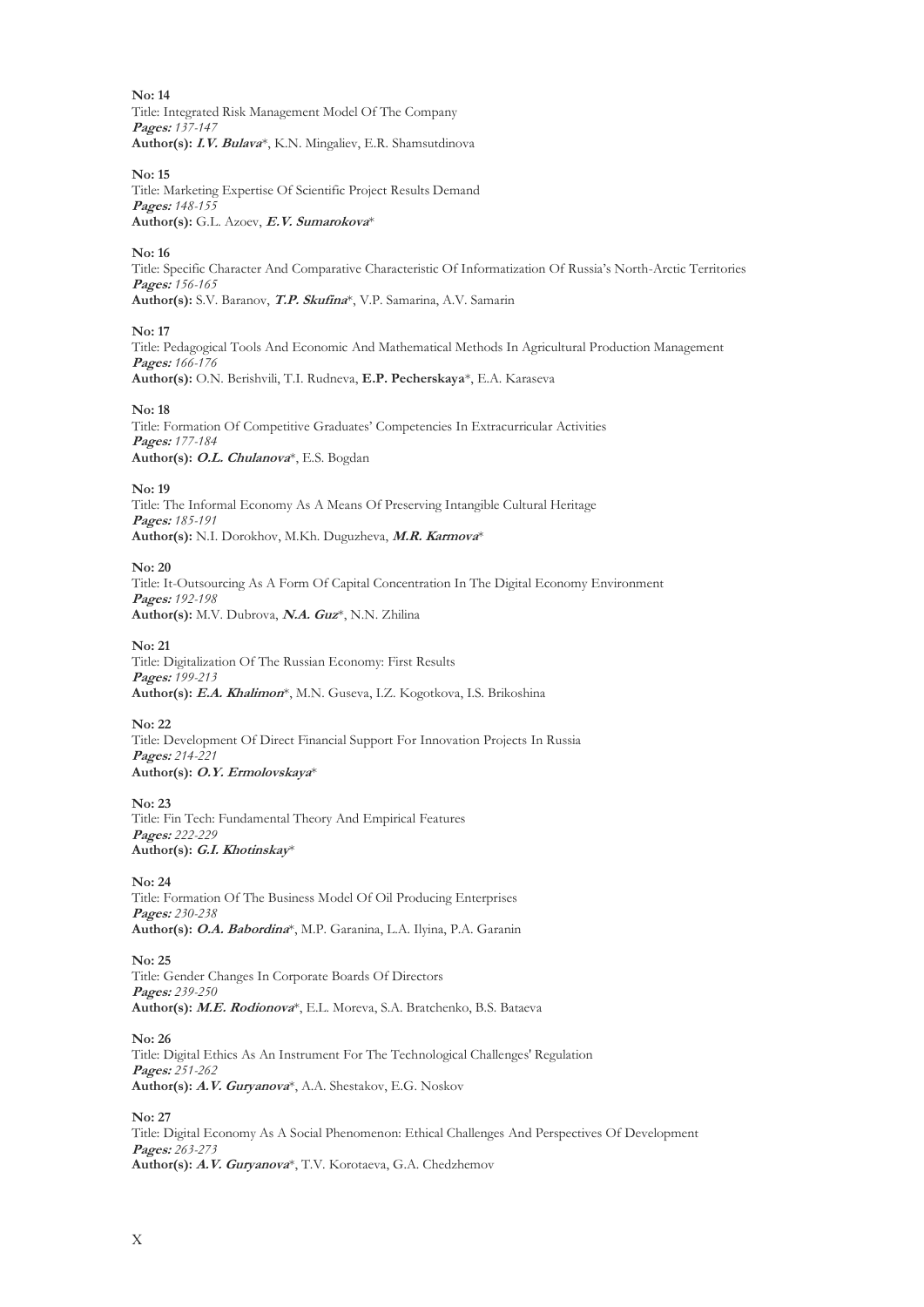**No: 28** Title: Clustering As An Effective Tool For Increasing The Competitiveness Of Industrial Enterprises **Pages:** *274-282* **Author(s): I.N. Ivanov**\*, V.Ya. Afanas'ev, O.L. Сhulanova

**No: 29** Title: Methodical Approaches To Assessing The Economic Security **Pages:** *283-290* **Author(s):** V.V. Klimuk, V.A. Piskunov, **E.P. Pecherskaya**\*, T.M. Tarasova

**No: 30**

Title: The Use Of Adaptive Management To Improve The Quality Of Logistics Services **Pages:** *291-298* **Author(s): L.A. Sosunova**\*, N.A. Sivaks, A.R. Rakhmatullina, N.V. Starun , M.O. Iskoskov

**No:** 31 Title: Leasing: The Balance Of The Financial Interests Between Participants **Pages:** *299-311* **Author(s): E.V. Kornilova**\*

**No: 32**

Title: Integrated Reporting Indicators: Unification As The Basis For Sustainability Assessment **Pages:** *312-325* **Author(s):** X.Yu. Kotova, **T.V. Pashchenko**\*

**No: 33**

Title: Strategies Of Creative Capital Formation: Paradigm Platforms **Pages:** *326-335* **Author(s): L.M. Andryukhina**\*, E.M. Dorozhkin, N.A. Senognoeva

**No: 34**

Title: Development Of The Pedagogical Educational System In Conditions Of Modern Society **Pages:** *336-343*

**Author(s): M.V. Fominykh**\*, B.A. Uskova, N.K. Chapaev, N.O. Vetlugina, T.V. Luzjanina

**No: 35**

Title: Fintech In The Banking System Of Russia: Problems And Prospects **Pages:** *344-356* **Author(s): S.S. Matveevskii**\*, A.V. Berdyshev, M.N. Prokofiev, L.I. Ryabchenko

**No: 36**

Title: Opportunities To Form New Models Of Energy Resources Development In Russia **Pages:** *357-364* **Author(s): E.L. Moreva**\*, V.N. Kruglov

**No: 37**

Title: Innovation Educational Institutions As A Point Of Growth In Digital Economy **Pages:** *365-372* **Author(s):** E.P. Pecherskaya, **L.V. Averina**\*, L.G. Karanatova, S.A. Kozhevnikova

**No: 38**

Title: Thinking Paradigm Shift: Innovative Ecosystems Creative Class And Growth Drivers **Pages:** *373-387* **Author(s):** R.K. Polyakov, **E.A. Gordeeva**\*

**No: 39**

Title: Social And Economic Development Of Russia's Northern Regions: Lessons, Trends And Decisions **Pages:** *388-398* **Author(s): V.P. Samarina**\*, A.V. Samarin, T.P. Skufina, S.V. Baranov

**No: 40**

Title: Building Strategies For The Control Of Activities On Suburban Trains – Theoretical Foundation **Pages:** *399-406* **Author(s):** V.G. Sankov, **S.A. Morozov**\*, I.V. Bogatyreva

**No: 41** Title: Opportunities Of Digital Economy: Flexible Organisation Of Labour **Pages:** *407-415* **Author(s): E.A. Saveleva**\*, I.V. Bogatyreva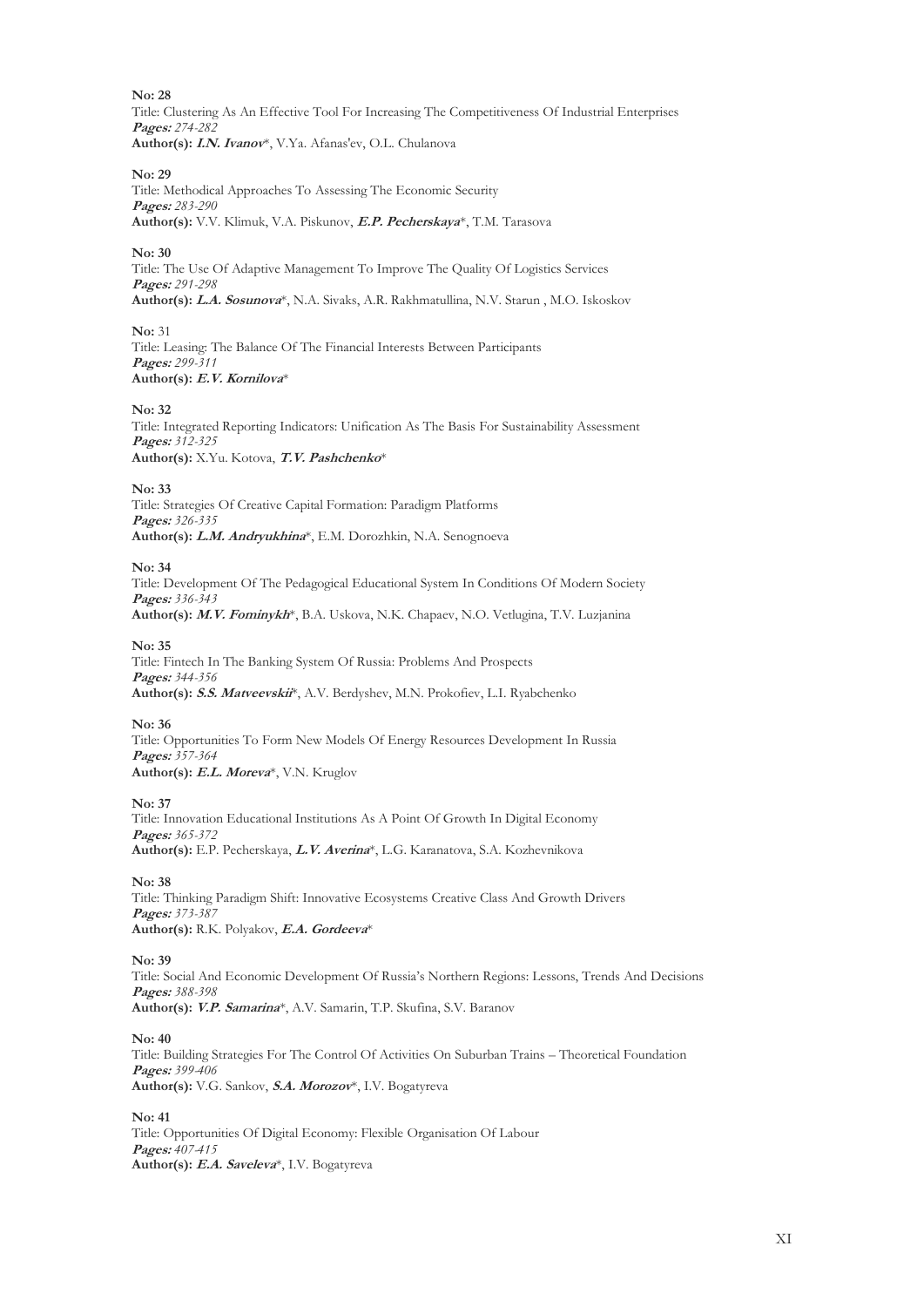**No: 42** Title: Corporate Social Resposibility: Russian Companies Emphisize The Role Of The Environmental Component **Pages:** *416-425* **Author(s): B.S. Bataeva**\*, E.I. Mantaeva, V.S. Goldenova, I.V. Slobodchikova

#### **No: 43**

Title: Analysis Of International Experience In The Commercialization Of Scientific Research Results **Pages:** *426-441* **Author(s):** A.A. Bakulina, **O.V. Loseva**\*, I.V. Raeva, K.E. Kalinkina

#### **No: 44**

Title: Social Capital Contribution To The Economic Growth Of The Russian Federation Regions **Pages:** *442-452* **Author(s): A.A. Shakirova**\*, T.V. Kramin

#### **No: 45**

Title: Sustainable Finance As A Way Of Transition Of Companies To Green Economy **Pages:** *453-462* **Author(s):** M.S. Shalneva, **S.N. Malofeev**\*, Yu. V. Zinchenko

#### **No: 46**

Title: Big Data Analysis For Hr Management At Production Enterprises **Pages:** *463-471* **Author(s):** A.V. Ivaschenko, **M.V. Simonova**\*, P.V. Sitnikov, O.V. Shornikova

#### **No: 47**

Title: Financial Aspects Of The Music Industry In The Digital Age **Pages:** *472-486* **Author(s): S.A. Solovev**\*, A.I. Solovev

#### **No: 48**

Title: Modeling And Forecasting Financial Performance Of A Business: Statistical And Econometric Approach **Pages:** *487-496* **Author(s): E.I. Sukhanova**\*, S.Y. Shirnaeva, N.A. Zaychikova

#### **No: 49**

Title: Transaction Costs And Their Impact On The Development Of The Fisheries Cluster **Pages:** *497-512* **Author(s):** T.E. Stepanova, **R.K. Polyakov**\*

#### **No: 50**

Title: Features Of Finance Of Corporate Non-Profit Organizations In Modern Economy **Pages:** *513-520* **Author(s): T.Yu. Kiseleva**\*, M.V. Dubrova

**No: 51** Title: Improving The Efficiency Of Legal Regulation Of The Financial Market **Pages:** *521-528* **Author(s): S.G. Abramov**\*

#### **No: 52** Title: Analysis Of С2a Communications In The Digital Economy **Pages:** *529-539* **Author(s): Yu.A. Tatarovsky**\*, M.V. Tsurkan

**No: 53** Title: Development Of A Strategy For Corporate Social Responsibility Of Russian Business **Pages:** *540-547* **Author(s): O.V. Danilova**\*, A.V. Sorokina

**No: 54**

Title: Specialist's Professional And Creative Abilities Development By Means Of Acmeology **Pages:** *548-557* **Author(s): I.V. Balynin**\*, N.N. Nizhneva, N.L. Nizneva-Ksenofontova, A.G. Mikhaylova

**No: 55**

Title: Digitalization Of The State Support Of Business In The Russian Regions **Pages:** *558-566* **Author(s): Yu.V. Gimazova**\*, N.A. Omelchenko, M.A. Vernichenko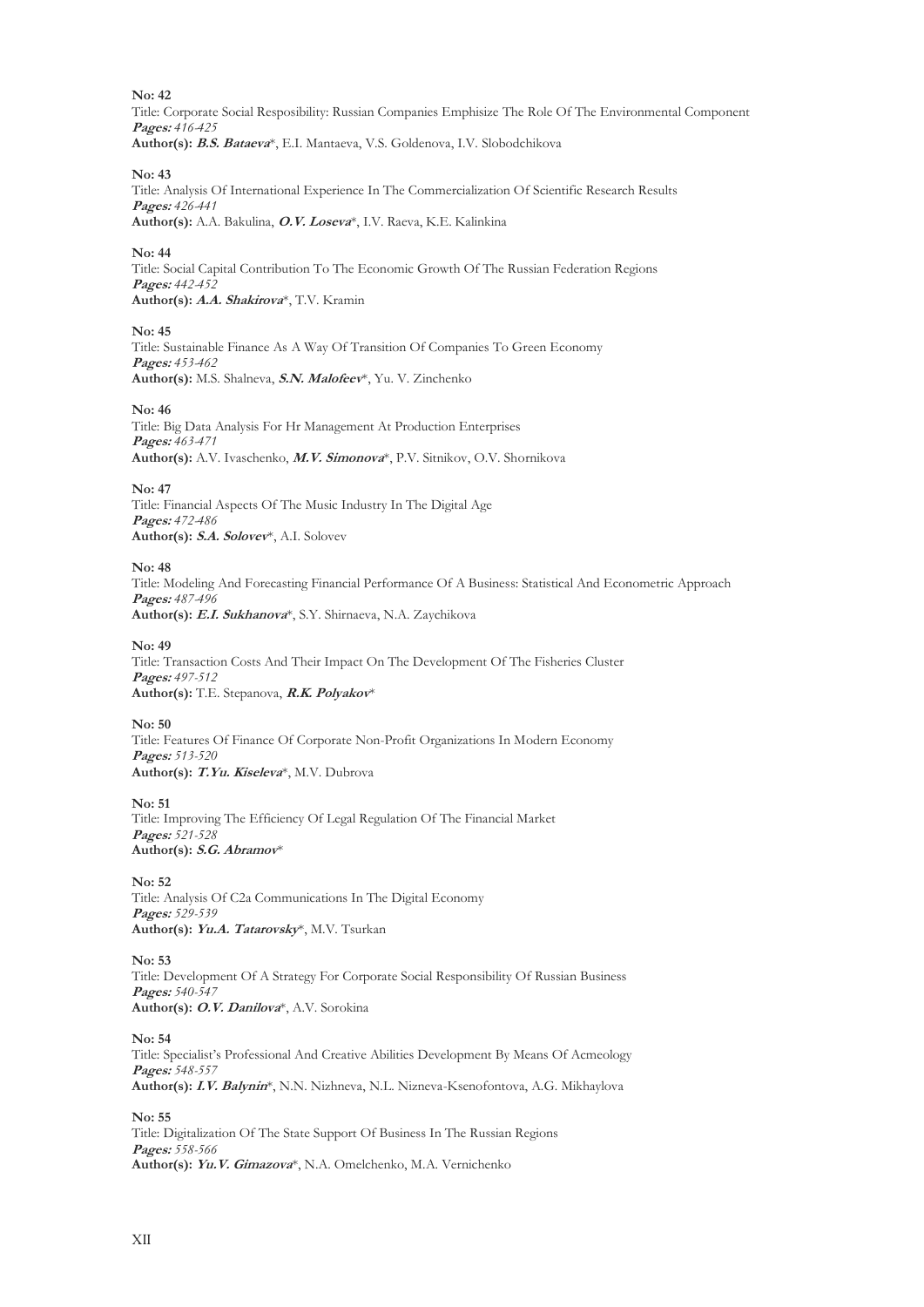**No: 56** Title: Simulation Modeling For Effectiveness Evaluation Of Investment In Risk And Uncertainty Area **Pages:** *567-579* **Author(s):** O.M. Gizatullina, V.A. Piskunov, **T.M. Tarasova**\*

#### **No: 57**

Title: Institutional Changes And Digital Economy **Pages:** *580-589* **Author(s):** K.N. Ermolaev, Yu.V. Matveev, **O.V. Trubetskaya**\*, T.V. Gromova

#### **No: 58**

Title: Development Prospects Of A Digital Platform For Kuybyshev Power Supply Central Office **Pages:** *590-596* **Author(s):** A.A. Efimov, **E.V. Pogorelova**\*, T.V. Efimova

#### **No: 59**

Title: Evaluation Tools Of Competences In Digital Economy: Creation And Development Prospects **Pages:** *597-605* **Author(s):** T.B. Efimova, **E.V. Pogorelova**\*, T.G. Sakova

#### **No: 60**

Title: Russian Citizens' Economical Behavior In The Field Of Electronic Public Services **Pages:** *606-614* **Author(s): L.A. Zhigun**\*

#### **No: 61**

Title: Motivation Of Students With Disabilities In The System Of Inclusive Higher Education **Pages:** *615-623* **Author(s):** D.K. Zakharov, **T.V. Lukyanova**\*, A.S. Lobacheva, E.A. Milyutina

#### **No: 62**

Title: Strategies And Experiences Of Telephone Surveys In The World **Pages:** *624-634* **Author(s):** M.V. Grigoreva, **V.B. Zvonovsky**\*, Ju. V Solovieva

#### **No: 63**

Title: Prospects Of Informational And Legal Regulation Of The Internet **Pages:** *635-642* **Author(s): I.S. Iksanov**\*, N.Yu. Kurchenko, Ya.S. Zakharevich

#### **No: 64**

Title: Inclusive Education: Factors Of Adaptation Of Disabled People To The Education Process **Pages:** *643-653* **Author(s):** N.I. Laas, I.A. Romanova\*, E.V. Gurova, L.Yu. Stoykovich

#### **No: 65**

Title: The Corporate Personnel Training System Development: The Experience Of Russian Enterprises **Pages:** *654-665* **Author(s): L.A. Ilyukhina**\*, I.V. Bogatyreva, I.N. Makhmudova, J.D. Ermakova

#### **No: 66**

Title: Integrated Reporting As A New Approach To Characteristics Of The Business-Unit **Pages:** *666-676* **Author(s):** T.A. Korneeva, O.N. Potasheva, **T.E. Tatarovskaya**\*

#### **No: 67**

Title: Risk-Oriented Approach In The System Of Enterprise Economic Security **Pages:** *677-687* **Author(s):** E.B. Kalashnikova, **T.E. Tatarovskaya**\*, G.F. Tselniker

#### **No: 68**

Title: Methods Of Sensory Marketing: Experience Of Russian Retail **Pages:** *688-695* **Author(s): N.V. Kalenskaya**\*, R.F. Mukhadisova

#### **No: 69**

Title: Typology Of The Third Age Individuals And Increasing Employment Of Older Workers **Pages:** *696-707* **Author(s): V.V. Karginova-Gubinova**\*, Yu. V. Romashkina, E.A. Prokopiev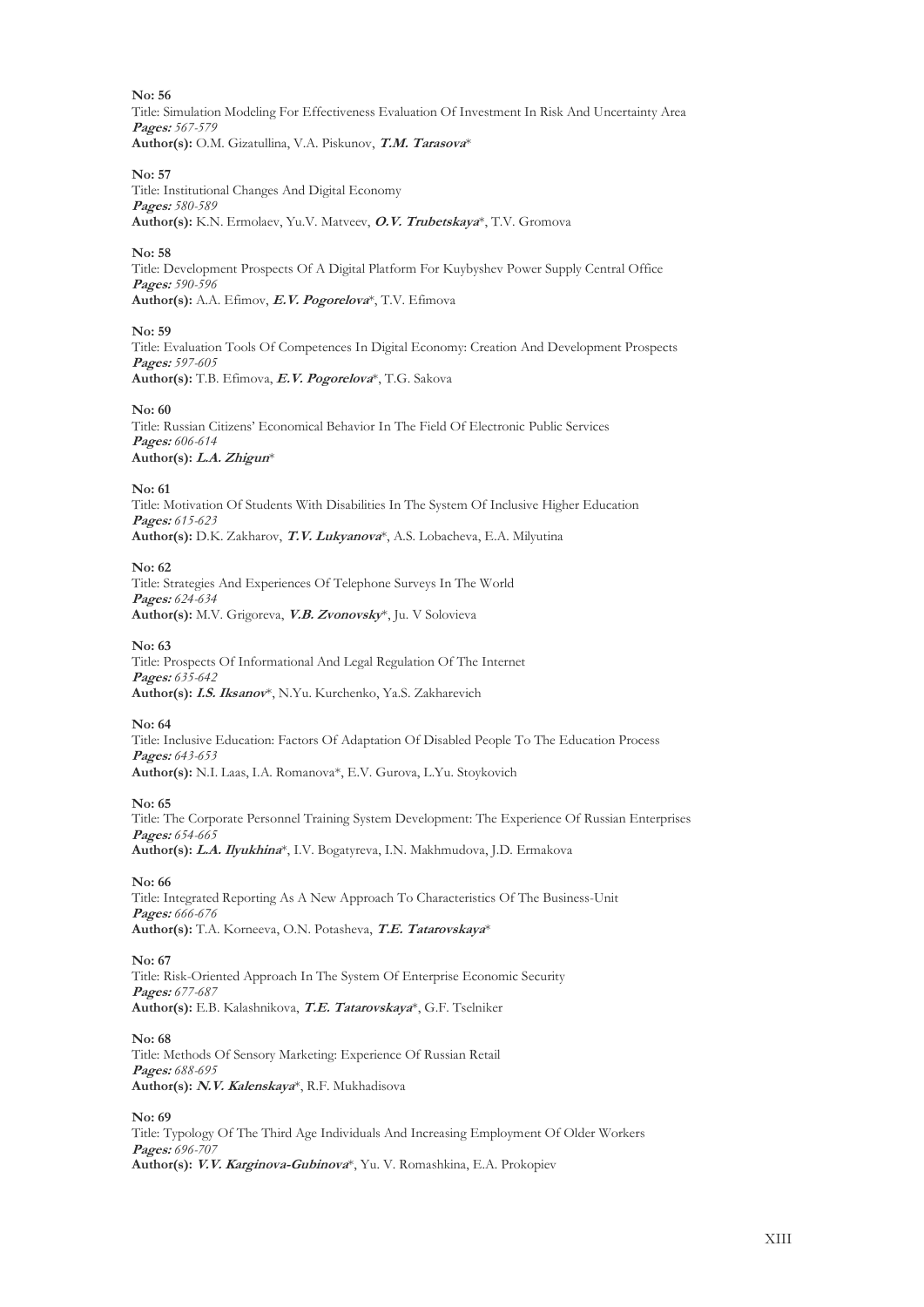**No: 70** Title: The Role Of Social Work In Improving The Quality Of Employees' Life **Pages:** *708-719* **Author(s): V.G. Konovalova**\*, N.I. Laas, V.M. Svistunov, N.V. Starun

**No:71** Title: Mathematical Modeling As A Method Of Quality Assurance In Construction **Pages:** *720-729* **Author(s): A.D. Kornilova**\*, E.V. Knyazkina, E.P. Akri, N.V. Suslova

**No: 72**

Title: Financial Literacy And Education As One Of Main Priority State Programms **Pages:** *730-737* **Author(s):** O.V. Kuznetsov, **M.E. Rodionova**\*, P.V. Razov, E.L. Kruglova

**No: 73**

Title: Recommended Rates Of Consumption As A Driver Of Agricultural Development In Russia **Pages:** *738-746* **Author(s):** D.A. Loginov, **V.K. Stepanyan**\*

**No: 74**

Title: Influence Of Factors Of Production Interaction On Processes Of World Economy Globalisation **Pages:** *747-756* **Author(s):** A.M. Мikhailov, N.A. Petrov, E.S. Nedorezova, **O.V. Belyakova**\*

**No: 75**

Title: Digitalized Personnel Management **Pages:** *757-767* **Author(s):** N.V. Molotkova, **M.N. Makeeva**\*, D.L. Khazanova

**No: 76**

Title: Creativity Models And Their Implementation In Contemporary Management Practice **Pages:** *768-779* **Author(s):** O.V. Narimanova, **N.F. Narimanov**\*

**No: 77**

Title: Innovative Approach To Accounting Information Support Of The Management Of The Organization **Pages:** *780-789* **Author(s):** V.A. Piskunov, T.A. Bityukova, **A.Y. Smagina**\*

**No: 78**

Title: Company Environmental Reporting: Experience And Prospects Of Practice In The Russian Federation **Pages:** *790-800* **Author(s): O.N. Potasheva**\*, N.A. Arkhipova, G.A. Shatunova

**No: 79** Title: Problems And Prospects Of Electric Power Enterprises In Monotowns **Pages:** *801-813* **Author(s): V.N. Pulyaeva**\*, A.A. Gibadullin, E.N. Kharitonova, N.A. Kharitonova

**No: 80**

Title: Strategy As Instrument Of Ensuring Breakthrough In The Regional Social-Economic Development **Pages:** *814-825* **Author(s): E.G. Repina**\*, N.V. Polyanskova

**No: 81**

Title: On What Depends The Legitimacy Of Social Institutions In Modern Russia **Pages:** *826-836* **Author(s): M.V. Simonova**\*, V.N. Bobkov, M.A. Vakhtina

**No: 82**

Title: Informal Employment Trends In Regional Labor Markets **Pages:** *837-845* **Author(s): M.V. Simonova**\*, N.V. Starun, S.A. Kolesnikov, N.A. Spravchikova

**No: 83**

Title: Sustainable Development Management Of The Company Based On Corporate Social Responsibility Principles **Pages:** *846-851* **Author(s):** I.A. Astrakhantseva, **M.M. Pukhova**\*, A.A. Bakulina, K.O. Rasteryaev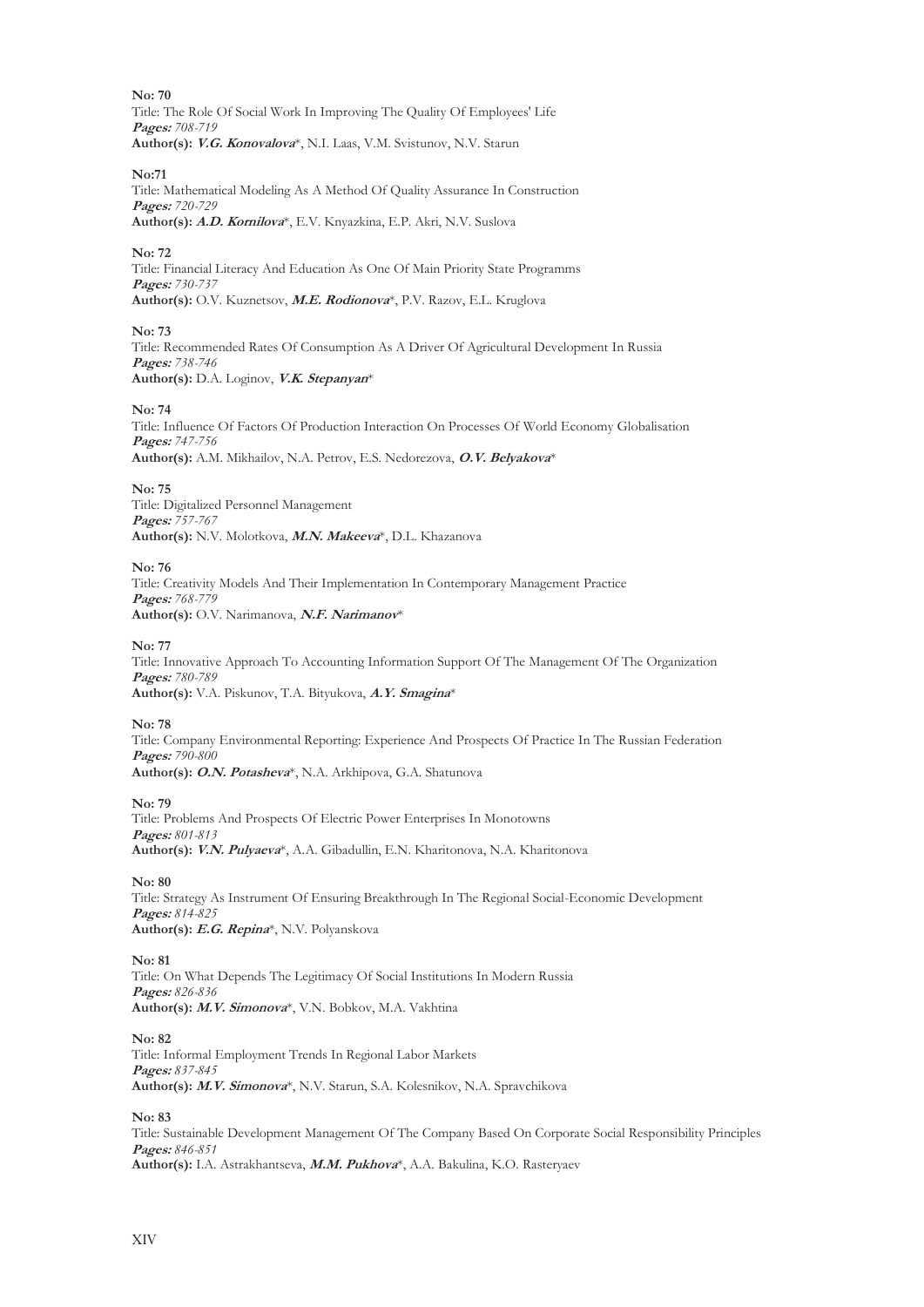**No: 84** Title: Council For Professional Qualifications In The Staff Training For The Digital Economy **Pages:** *852-859* **Author(s): O.V. Astafeva**\*, D.K. Mashtakeeva, I.A. Osipova

**No: 85**

Title: Identification Of Ways To Improve Economic Security And Economic Growth Of Russia **Pages:** *860-868* **Author(s):** G.I. Belyaeva, **I.V. Kosyakova**\*, S.V. Forrester, G.H. Ustinova

**No: 86**

Title: Development Of Financial Innovations In The Banking Sector In Current Circumstances **Pages:** *869-877* **Author(s):** M.E. Konovalova, **O.Yu. Kuzmina**\*, L.V. Kapustina

**No: 87**

Title: Development Of Economic Entities Based On Analysis Of Concerned Parties' Interests **Pages:** *878-884* **Author(s): O.V. Likhtarova**\*

**No: 88**

Title: Inclusive Education In Russia **Pages:** *885-892* **Author(s):** S.A. Grishaeva, O.A. Kolosova, **O.A. Kulikova**\*

**No: 89**

Title: Problems Of Team Formation And Functioning In Modern Conditions **Pages:** *893-904* **Author(s):** I.V. Nezamaykin, G.V. Serebryakova, **S.M. Sycheva**\*, T.B. Shramchenko

**No: 90**

Title: Evaluation Method Of Embeddedness Of Industrial Enterprises In The Global Reproduction Chains **Pages:** *905-915* **Author(s):** A.V. Streltsov, G.I. Yakovlev, **J.D. Ermakova**\*

**No: 91**

Title: Technological Revolutions And Economic Education From The Historical Perspective **Pages:** *916-930* **Author(s):** N.F. Tagirova, **Yu.A. Zherdeva**\*, E.I. Sumburova

**No: 92**

Title: Modified Method Of Real Options: Evaluating R&D Projects **Pages:** *931-941* Author(s): T.V. Tazikhina<sup>\*</sup>, A. Grúzin, M.A. Fedotova

**No: 93**

Title: Labor Employment Condemned To Determination Of Freedom: Essence, Foreign Experience **Pages:** *942-952* **Author(s): E.A. Timofeeva**\*, R.Z. Useev

**No: 94**

Title: Transformation Of Positions, Competences And Skills In The Digital Economy Industry **Pages:** *953-959* **Author(s):** T.O. Tolstykh, **E.V. Shkarupeta**\*, I.A. Purgaeva, R.V. Fedorenko

**No: 95** Title: The Role Of Human Capital In The Digital Economy **Pages:** *960-968* **Author(s): G.N. Tuguskina**\*, L.V. Rozhkova, S.V. Taktarova, O.V. Salnikova

**No: 96**

Title: Strategies Of Municipal Socio-Economic Development: Do They Improve The Life Quality? **Pages:** *969-979* **Author(s): L.I. Fishman**\*, M.Yu. Ivanov, L.A. Sosunova, O.V. Petryanina

**No: 97** Title: The Process Approach In Developing Transprofessional Competences Of Master Students **Pages:** *980-986* **Author(s): V.A. Chupina**\*, T.I. Bannikova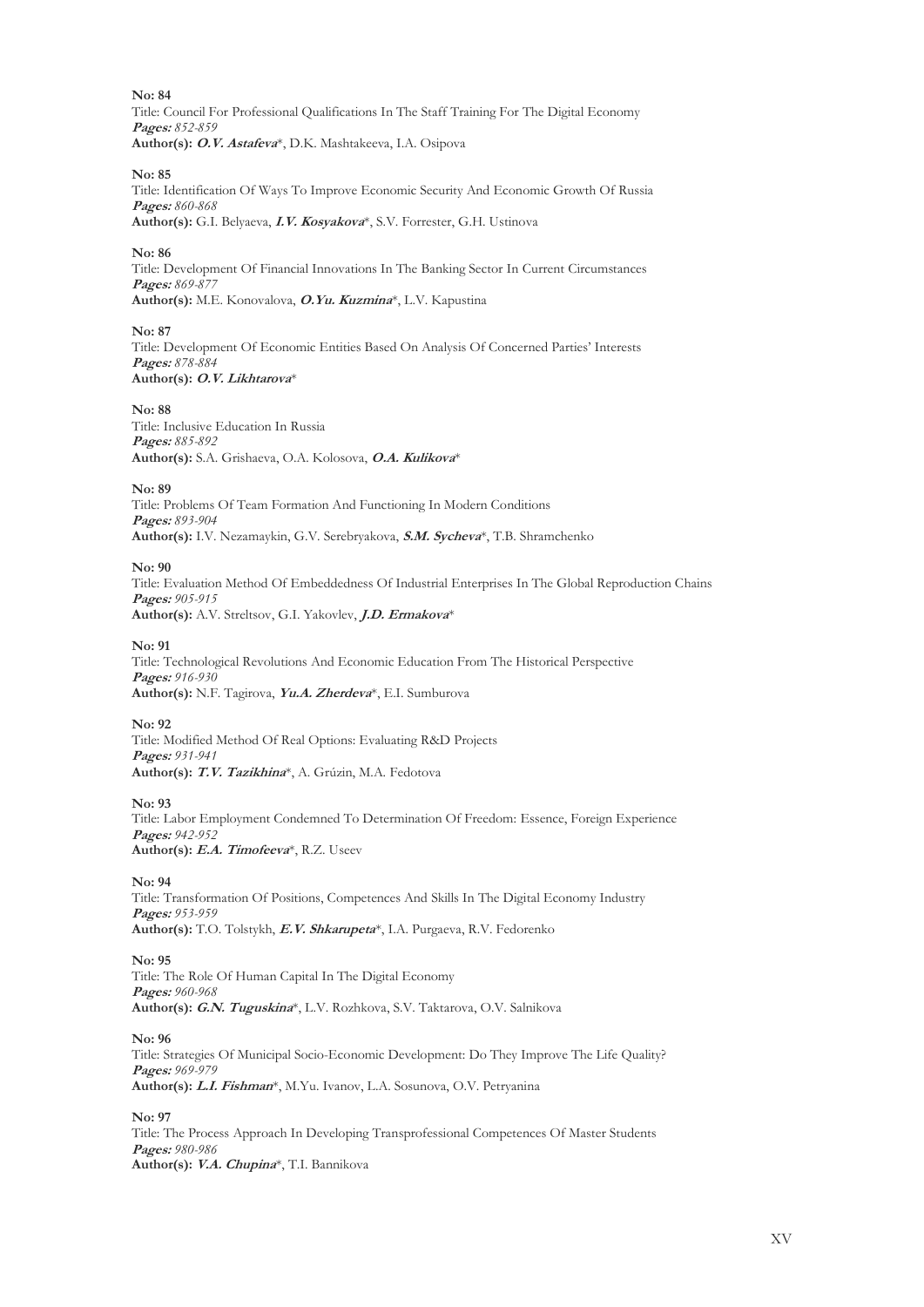**No: 98** Title: Digital Transformation Of The Banking Sector **Pages:** *987-989* **Author(s): T.A. Shcherbina**\*

**No: 99**

Title: The Dividend Policy For Banking Sector: Examples Of Russian And Chinese Banks **Pages:** *990-1000* **Author(s): S.V. Shchurina**\*, M.A. Prunenko

**No: 100**

Title: Dividend Policy Of Russian And Foreign Companies: Comparative Analysis **Pages:** *1001-1008* **Author(s): S.V. Shchurina**\*, S.N. Malofeev, M.A. Prunenko

**No: 101**

Title: Role Of Stakeholders In Transition Of Russian Companies To The Sustainable Development **Pages:** *1009-1022* **Author(s): M.A. Izmailova**\*, M.Y. Veselovsky, A.G. Glеbova, V.A. Nikolskaya

**No: 102**

Title: Methodology Of Evaluation Of The Personnel Adaptation Effectiveness In Companies **Pages:** *1023-1031* **Author(s): I.N. Makhmudova**\*, P.V. Bikulova, I.Y. Eremina

**No: 103**

Title: Impact Of The Compliance-Control System On Provision Of Financial Security **Pages:** *1032-1041* **Author(s):** O.S. Aksinina, **O.A. Naumova**\*, M.A. Tyugin

**No: 104** Title: Unlocking The Female Employment Potential: Gender Aspect **Pages:** *1042-1054* **Author(s):** A.L. Busygina, **D.B. Shtrikova**\*

**No: 105**

Title: Corporate Social Responsibility In Russia: Motives And Features **Pages:** *1055-1068* **Author(s): A.N. Agafonova**\*, I.V. Yakhneeva, I.N. Nikitina

**No: 106** Title: Problems Of Credit Rating In Modern Economic Conditions **Pages:** *1069-1074* **Author(s):** L.V. Gusarova, **I.V. Mirgaleeva**\*, M.R. Magdeeva

**No: 107** Title: Cognitive Approach In The Analysis Of Using Financial Technologies In Corporate Finance **Pages:** *1075-1081* **Author(s): N.I. Morozko**\*, N.I. Morozko, V. Yu. Didenko

**No: 108**

Title: Electronic Interactive Atlas As Information Support Resource Of Tourist And Recreational Activity **Pages:** *1082-1089* **Author(s): Yu.A. Tarasova**\*, N.V. Polyanskova, E.A. Solentsova

**No: 109**

Title: The Impact Of Foreign Capital On The Russian Banking Sector **Pages:** *1090-1096* **Author(s):** N.A. Mardeyan, **J.R. Isakova**\*, L.K. Gurieva, A.I. Pozmogov

**No: 110** Title: Econometric Modeling Of External Migration **Pages:** *1097-1107* **Author(s): N.A. Zaychikova**\*, E.I. Sukhanova, S.Y. Shirnaeva

**No: 111**

Title: Foreign Manufacturers In The Value Chains Creation Of The Russian Automotive Industry **Pages:** *1108-1114* **Author(s): D.V. Aleshkova**\*, E.S. Smolina, A.V. Shepelev, O.O. Kandrashkina, I.A. Zharinova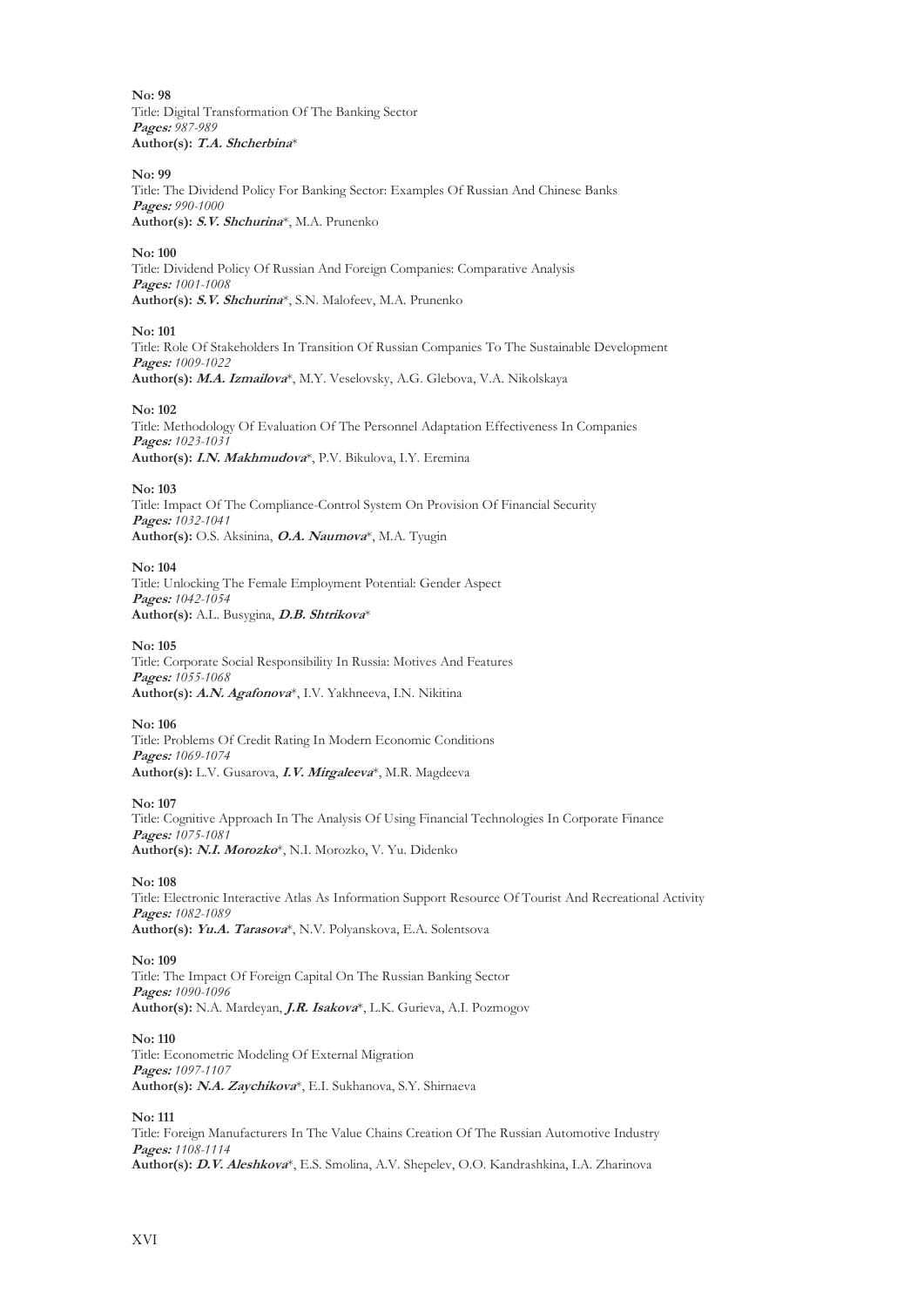**No: 112** Title: Influence Of Corporate Governance On Financial Performance Of Russian State-Owned Companies **Pages:** *1115-1125* **Author(s):** I.Yu. Belyayeva, **K.P. Kharchilava**\*, A.A. Bashindzhagyan

#### **No: 113**

Title: Social Sense Of The Samara Region Population **Pages:** *1126-1134* **Author(s):** A.M. Isupov, S.A. Martyshkin, **D.V. Prokhorov**\*, D.M. Shabunin

#### **No: 114**

Title: Theoretical Aspects Of Gaps Formation In The System Of Russian Higher Education **Pages:** *1135-1142* **Author(s):** E.A. Kandrashina, **A.M. Izmailov**\*, V.V. Mantulenko, N.S. Mirzayev

#### **No: 115**

Title: State-Run Support Programs For Bioeconomy **Pages:** *1143-1150* **Author(s): A.A. Sidorov**\*, N.V. Lazareva, I.I. Firulina

#### **No: 116**

Title: Features And Factors Of The Hostel Market Development In Russia **Pages:** *1151-1157* **Author(s): T.V. Nikonova**\*, A.V. Pavlova, J.T. Ibatullova, L.S. Petrik, O.N. Perezhogina

#### **No: 117**

Title: Development Of Methods For Monitoring Economic Security Of An Economic Entity **Pages:** *1158-1168* **Author(s):** V.A. Manyaeva, **O.A. Naumova**\*, S.I. Sotskova

#### **No: 118**

Title: Risk Management In The Process Of The Financial Activity Of The Corporation **Pages:** *1169-1175* **Author(s):** A.A. Prosvetova, E.E. Dozhdeva, V.A. Manyaeva, **O.V. Belyakova**\*

#### **No: 119**

Title: Probability Of The Insured Event Occurrence In The Index Insurance Of Crops **Pages:** *1176-1184* **Author(s): E.V. Zhegalova**\*, E.A. Nesterenko, A.S. Kozlova, M.I. Vodyanenko

**No: 120** Title: Internet Development Modeling **Pages:** *1185-1192* **Author(s):** B.A. Anikin, **O.B. Anikin**\*

#### **No: 121**

Title: Statistical Approach To The Research Of Crime In The Russian Federation **Pages:** *1193-1204* **Author(s): O.F. Chistik**\*, S.V. Blinova, N.I. Merkushova

#### **No: 122**

Title: Development Of Business Environment Of Oil And Gas Companies In Digital Economy **Pages:** *1205-1212* **Author(s): D.R. Peskova**\*, J.V. Khodkovskaya, V.S. Charikov, R.B. Sharafutdinov

#### **No: 123**

Title: Formation Of Transport And Storage Systems **Pages:** *1213-1223* **Author(s):** O.D. Pokrovskaya, **R.V. Fedorenko**\*, E.R. Khramtsova

#### **No: 124**

Title: Does Public-Private Partnership Level Affect Investment Activity In Russian Regions? **Pages:** *1224-1230* **Author(s): T.V. Kramin**\*, B.R. Aleev

#### **No: 125**

Title: Monetary Policy Of The State And Its Impact On Gdp Growth **Pages:** *1231-1242* **Author(s): N.I. Kulikov**\*, N.V. Molotkova, V.I. Menshchikova, Yu.V. Kudryavtseva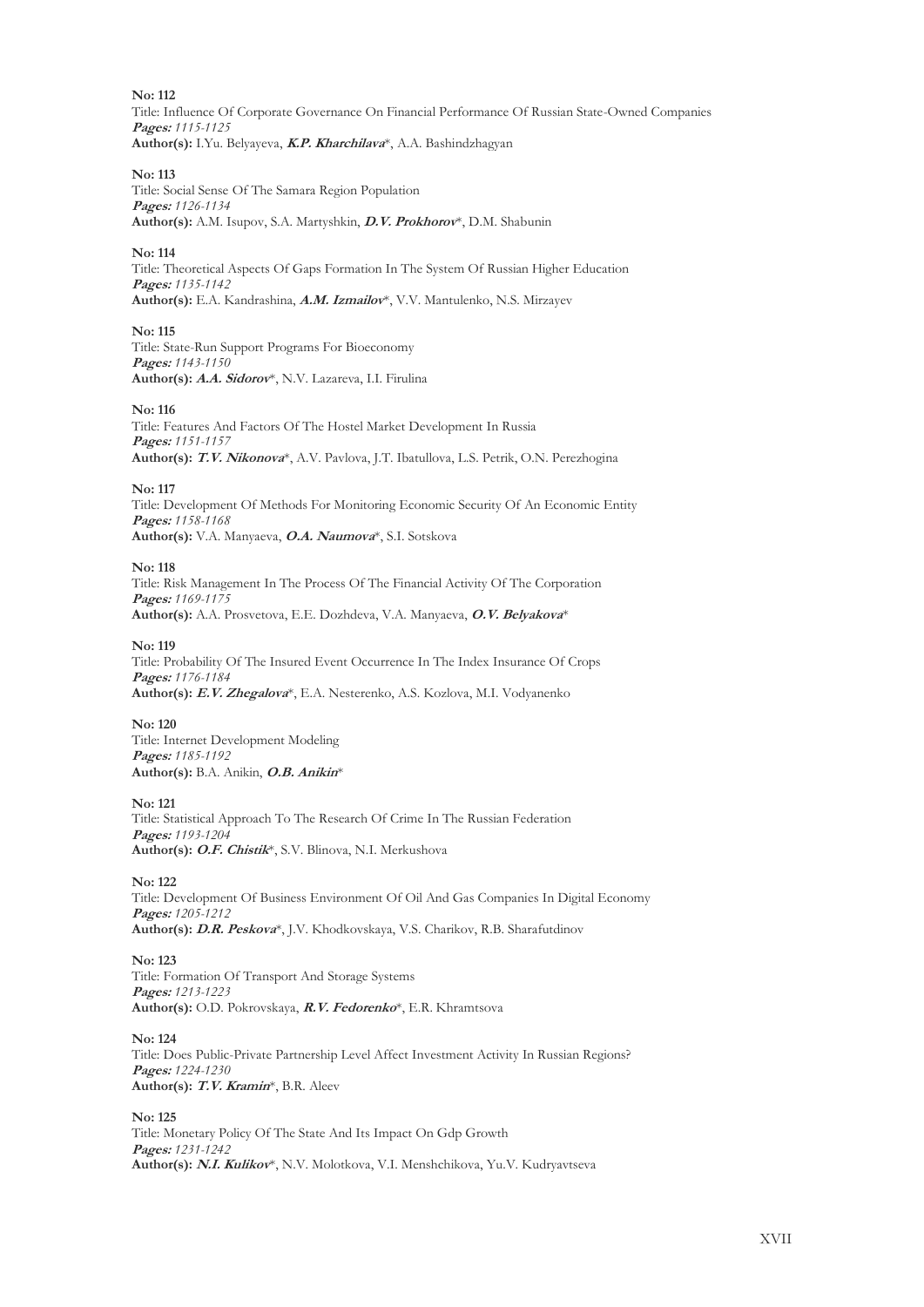**No: 126** Title: The Study Of The Women's Motivation For Telework **Pages:** *1243-1248* **Author(s): I.A. Kulkova**\*

**No: 127**

Title: Management Of Inclusive Education In Kazan Municipal Entity **Pages:** *1249-1258* **Author(s):** A.V. Laptev, S. Yu. Rychkov, **R.S. Yunusova**\*, V.Yu. Maslov

#### **No: 128**

Title: Innovative Technologies As A New Social Challenge In The Labor Market **Pages:** *1259-1268* **Author(s):** N.V. Molotkova, **N.I. Kulikov**\*, Yu.V. Kudryavtseva, E.P. Pecherskaya

#### **No: 129**

Title: Digital Economy: Russian Taxation Issues **Pages:** *1269-1276* **Author(s): M.A. Nazarov**\*, O.L. Mikhaleva, E.P. Fomin

#### **No: 130**

Title: Influence Of Institutional Factors On The Selection Of The Metropolitan Governance Model **Pages:** *1277-1288* **Author(s): Yu.V. Pavlov**\*, E.N. Koroleva

#### **No: 131**

Title: Spatial Stochastic Frontier Analysis Of Russian Regions Development From 2011 To 2016 **Pages:** *1289-1301* **Author(s):** V.K. Semenychev, G.A. Khmeleva, **V.N. Kozhukhova**\*, A.A. Korobetskaya

#### **No: 132**

Title: Business Career Personal: Modern Management Models Of Russian Banking Organizations **Pages:** *1302-1315* **Author(s):** N.Z. Sotnikov, **S.I. Sotnikova**\*, E.M. Mikhailova

#### **No: 133**

Title: Computational Problems For "Advanced" Younger Students **Pages:** *1316-1325* **Author(s):** B.F. Melnikov, E.A. Melnikova, **S.V. Pivneva**\*, A.A. Soldatov, D.A. Denisova

#### **No: 134**

Title: Global Factors Changing Models Of Development Management Of Russian Industrial Corporations **Pages:** *1326-1333* **Author(s): T.I. Vlasova**\*, S.N. Chudnovskaya, O.L. Chulanova

**No: 135** Title: Whether The Trust Is The Sign Of Institution? **Pages:** *1334-1340* **Author(s):** M.V. Simonova, **M.A. Vakhtina**\*, E.V. Kostikova

#### **No: 136**

Title: Employment In Innovation Production Networks: Regional Sample **Pages:** *1341-1348* **Author(s): M.V. Simonova**\*, L.V. Sankova, F.I. Mirzabalaeva

#### **No: 137**

Title: High Growth Industrial Companies As The Main Agents For Breakthrough Development **Pages:** *1349-1354* **Author(s): E.V. Shkarupeta**\*, T.S. Narolina, T.A. Nekrasova, G.A. Khmeleva

#### **No: 138**

Title: Imperative Of Human Capital Management Transformation In The Development Of Economic Systems **Pages:** *1355-1362* **Author(s):** S.V. Sviridova, I.V. Kablashova, **E.V. Shkarupeta**\*, G.A. Khmeleva

#### **No: 139**

Title: Breakthrough Technological Development Of Industrial Enterprises Amid Digital Transformation **Pages:** *1363-1370* **Author(s):** Yu.P. Anisimov, Yu.V. Zhuravlev, *E.V. Shkarupeta*\*, G.A. Khmeleva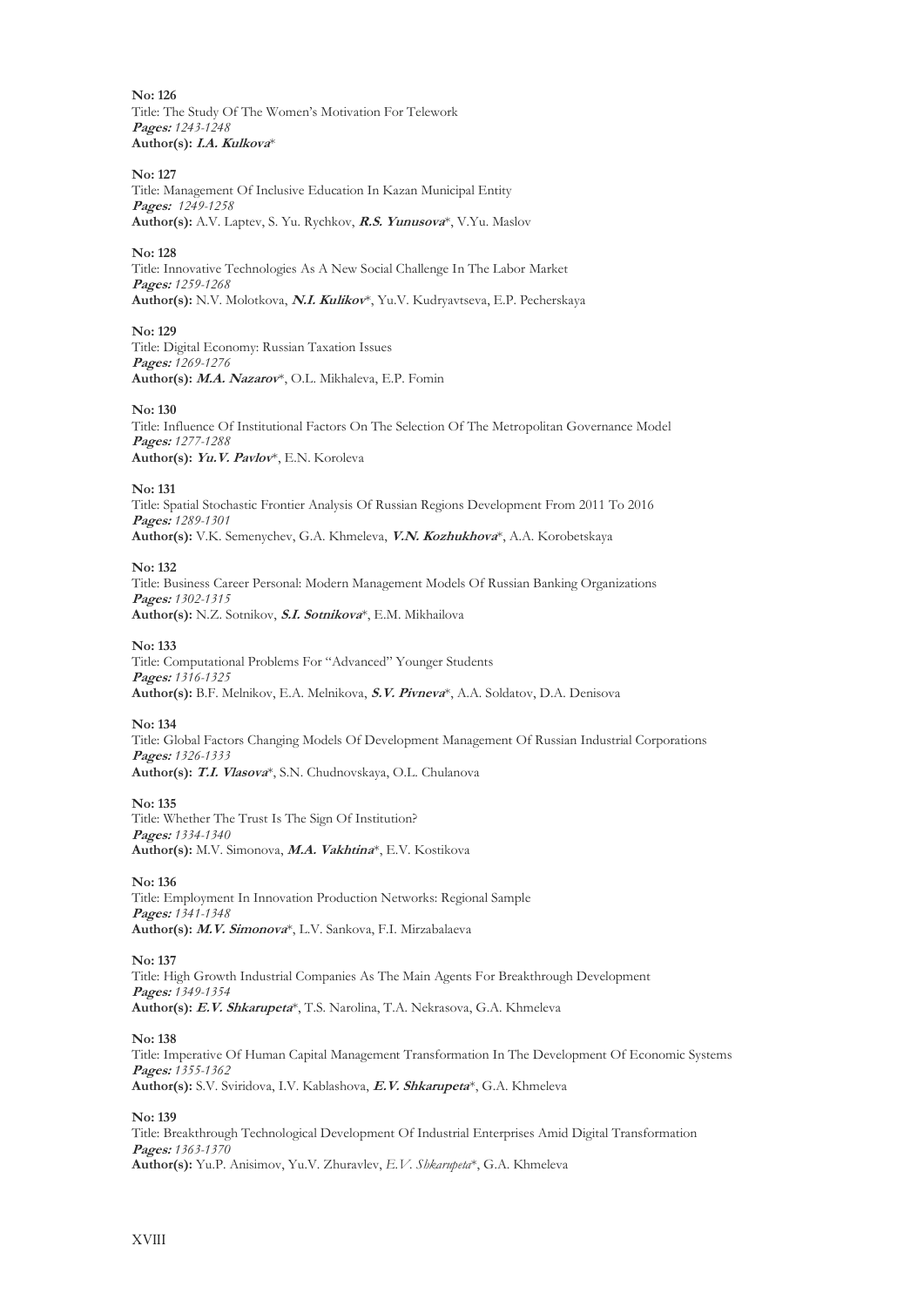**No: 140** Title: Drivers Of Green Economic Growth: Global Challenges In Local Context **Pages:** *1371-1382* **Author(s):** M.V. Tereshina, A.N. Valvashov, D.V. Urmanov, **I.S. Bashmakov**\*

#### **No: 141**

Title: Green Economy Methods In A Large City Innovative Transport-Logistic Development **Pages:** *1383-1395* **Author(s):** A.N. Valvashov, **I.S. Bashmakov**\*, M.V. Tereshina, K.N. Babichev

#### **No: 142**

Title: The Blockchain As A Digital Technological Platform For Electronic Government Development **Pages:** *1396-1407* **Author(s):** S.A. Dyatlov, **O.A. Bulavko**\*, N.V. Nikitina, O.S. Lobanov, Yu.I. Efremova

#### **No: 143**

Title: Region Clustering And Modeling Indices For Housing Market **Pages:** *1408-1417* **Author(s):** Yu.A. Tokarev, **N.N. Belanova**\*, O.A. Guzhova, G.V. Glukhov

#### **No: 144**

Title: Digital Transformation Of Russian Economy: Challenges, Threats, Prospects **Pages:** *1418-1428* **Author(s): E.V. Korobeynikova**\*, C.N. Ermoshkina, A.F. Kosilova, I.I. Sheptuhina, T.V. Gromova

#### **No: 145**

Title: Cultural Heritage Management As Institutional Factor In The Development Of Regional Economy **Pages:** *1429-1438* **Author(s): S.V. Domnina**\*, V.A. Kurina, S.Yu. Salynina, A.L. Kuregyan

#### **No: 146**

Title: Assessment Of The Financial Condition Of Agro-Industrial Corporations **Pages:** *1439-1445* **Author(s): T.M. Kovaleva**\*, V.A. Rahaev, O.A. Hvostenko, T.K. Elkanova, E.V. Frolova

#### **No: 147**

Title: Development Of The Russian Stock Market Under External Shocks **Pages:** *1446-1456* **Author(s):** M.E. Konovalova, **O.Y. Kuzmina**\*, Yu.V. Semochkina

#### **No: 148**

Title: International Practices Of Using Business-Intelligence In The Economic Analysis In Russia **Pages:** *1457-1468* **Author(s): S. Mitrovic**\*

#### **No: 149**

Title: The Model Of Municipal Strategic Planning In The Context Of Digital Economy **Pages:** *1469-1482* **Author(s): M.V. Kurnikova**\*, E.N. Koroleva, A.G. Timofeev

#### **No: 150** Title: Karl Marx And His Diagnosis Of Capitalism **Pages:** *1483-1490* **Author(s): V.A. Noskov**\*

**No: 151** Title: Environmental Modernization - New Solutions In The Transformation Of The World Economy **Pages:** *1491-1497* **Author(s):** G.E. Kudinova, **N.V. Lazareva**\*, G.S. Rozenberg, A.G. Rozenberg

**No: 152**

Title: Factors Of Quality Of Life Of The Population: Research And Discussion **Pages:** *1498-1504* **Author(s):** A.G. Rozenberg, **N.V. Lazareva**\*, N.V. Kostina, G.S. Rozenberg

**No: 153**

Title: Economic Crisis In The Russian Macroeconomy In 2014: Causes, Financial Consequences, Prospects **Pages:** *1505-1512* **Author(s): D.V. Manushin**\*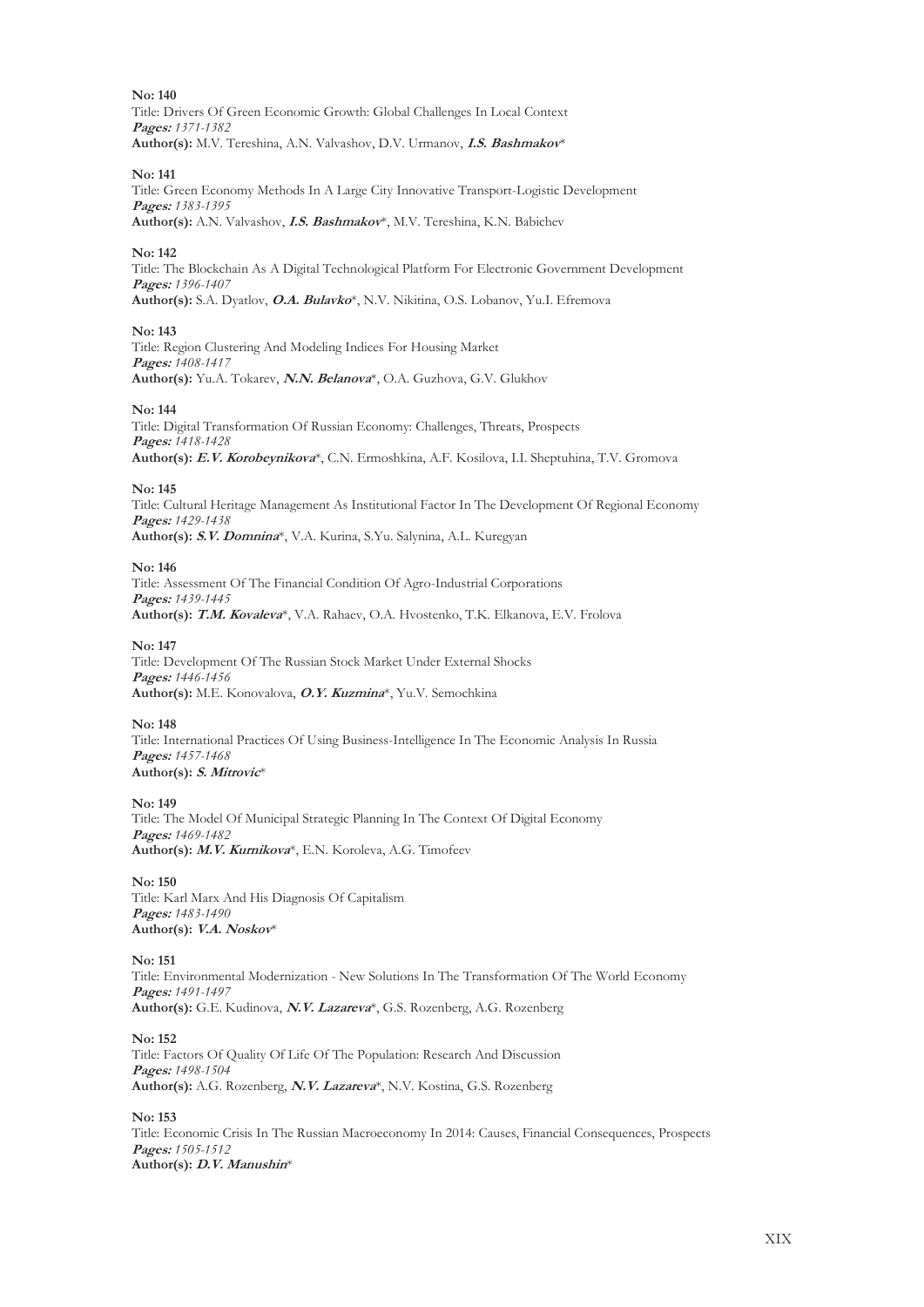**No: 154** Title: Does The Russian Economy Need Western Recipes Or New Managerial Decisions? **Pages:** *1513-1519* **Author(s): D.V. Manushin**\*

**No: 155**

Title: Technology Of Management Decision-Making At Industrial Enterprises In The Digital Economy **Pages:** *1520-1531* **Author(s): V.N. Shepel**\*, N.V. Speshilova, M.V. Kitaeva

**No: 156**

Title: Sociological Research Of Population Vital Activity Based On A Municipal Residents' Survey **Pages:** *1532-1541* **Author(s):** N.V. Polyanskova, **E.Y. Nuykina**\*, G.I. Belyaeva

**No: 157**

Title: Cultural Heritage Objects' Protection Areas: Legal Aspects In Digital Age **Pages:** *1542-1548* **Author(s):** V. Parsova, **L.V. Averina**\*, I.V. Sergeeva, V.S. Tereshina

**No: 158**

Title: Some Aspects Of Design Processes Of The Efficient Use Of Material Resources **Pages:** *1549-1560* **Author(s): N.V. Makarova**\*, R.S. Mukovnin, N.I. Kraskova, S.V. Videneeva

**No: 159**

Title: Conceptual Model Of Professional Risk Management **Pages:** *1561-1569* **Author(s):** E.V. Alekina, K.A. Ovchinnikov, **Yu.I. Minina**\*

**No: 160**

Title: Implementation Of A Customer-Oriented Approach In The Management System Of Hotel Industry **Pages:** *1570-1585*

**Author(s): O.N. Perezhogina**\*, A.V. Pavlova, A.D. Khajrullina, E.N. Kulik, L.G. Nabieva

**No: 161**

Title: Evaluation Of State Mortgage Programs For Improving Life Quality Of The Population **Pages:** *1586-1596* **Author(s): E.V. Savoskina**\*, I.V. Horina, M.A. Brazhnikov, E.A. Alontseva

**No: 162**

Title: Possibilities Of Digitalization Of Russian Cities Using Public-Private Partnership Tools **Pages:** *1597-1609* **Author(s): M.N. Saldaeva**\*, I.V. Kosyakova, A.O. Kutin, I.V. Larionov

**No: 163**

Title: The Impact Of Environmental Risks On The Management Of Industrial Enterprises **Pages:** *1610-1620* **Author(s):** I.V. Kosyakova, **D.A. Sviridenko**\*, N.Yu. Zhilyunov, Yu.V. Astashev

**No: 164**

Title: Evolution Of Industrial Complexes: From Industrial Parks To Science And Technology Parks **Pages:** *1621-1628* **Author(s): V.M. Shepelev**\*, A.A. Larkinа, I.V. Kosyakova, M.A. Gavrilova, O.A. Kulaeva

**No: 165**

Title: Category "Customer's Loyalty In The Service Sphere" By University Teachers And Students **Pages:** *1629-1637* **Author(s): L.S. Petrik**\*, A.V. Pavlova, Y.T. Ibatullova, V.Y. Gusarova, Z.I. Pavitskaya

**No: 166**

Title: Modeling Of Realization Of Educational Programs In The Network Form Of **Pages:** *1638-1648* **Author(s): L.V. Averina**\*, V.V. Klimuk, E.P. Pecherskaya, L.V. Polynova

**No: 167**

Title: The First Acquaintance Of Schoolchildren With Hard Programming Problems **Pages:** *1649-1658* **Author(s):** B.F. Melnikov, E.A. Melnikova, **S.V. Pivneva**\*, A.A. Soldatov, D.A. Denisova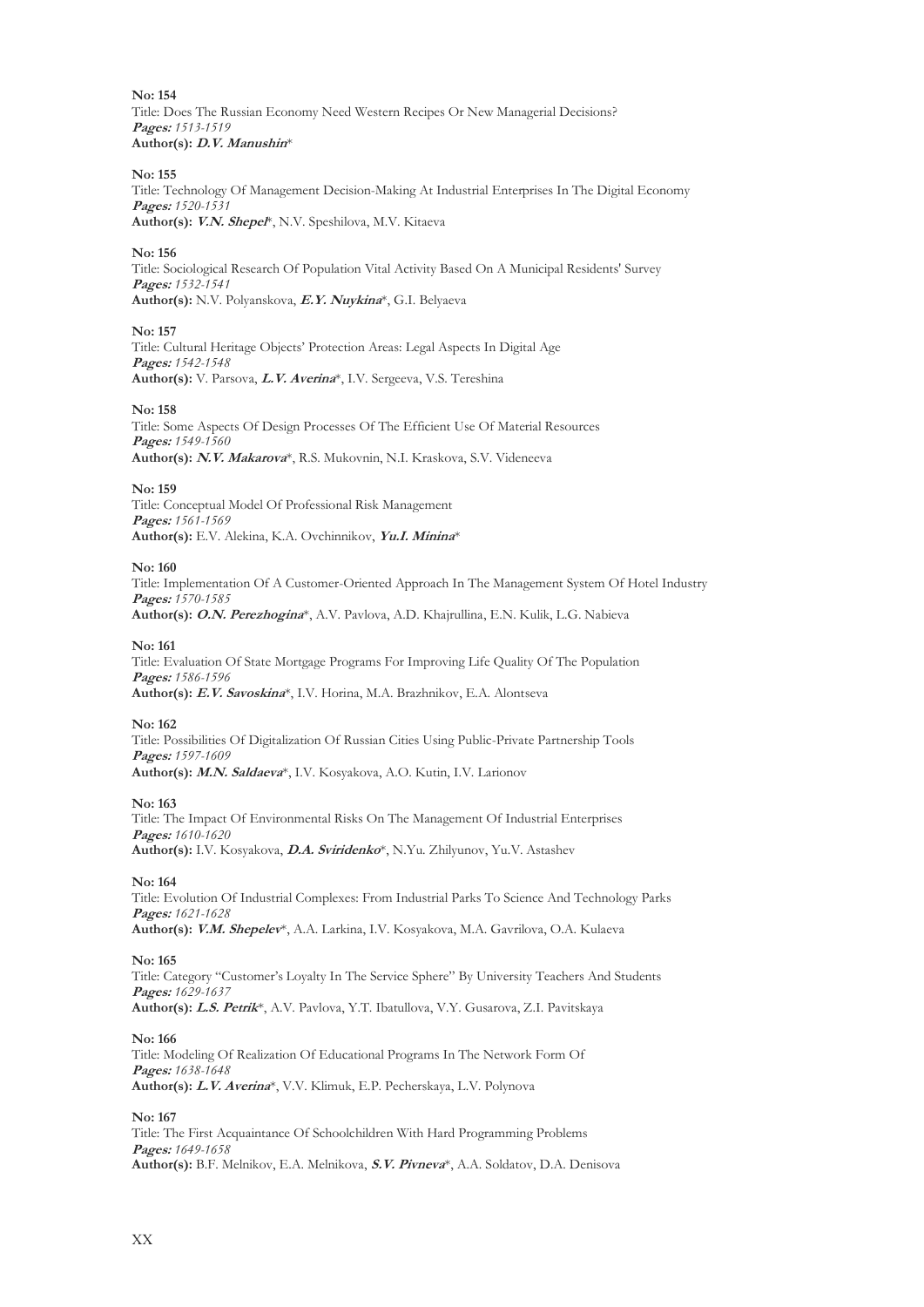**No: 168** Title: Methodological Basis For Constructing A Generalized Indicator Of Goods And Services Consumption **Pages:** *1659-1671* **Author(s): N.V. Proskurina**\*, Yu.A. Tokarev, O.V. Bakanach, V.M. Kornev, A.A. Khokhlova

**No: 169**

Title: Transformation Of General-Theoretical Category "Offence" In The Internet Era **Pages:** *1672-1679* **Author(s):** S.N. Revina, **A.V. Sidorova**\*

**No: 170** Title: Risk-Oriented Approach In Contract Managers' Training In Digital Age **Pages:** *1680-1686* **Author(s): L.V. Averina**\*, A.A. Didenko, T.S. Bobkova, O.B. Bobkov

**No: 171**

Title: Identification Of Reserves To Improve The Competitiveness Of The Personnel Management System **Pages:** *1687-1696* **Author(s): L.A. Afanasyeva**\*, V.V. Trubnikova, H.M. Postnikova, S.A. Khalitova

**No: 172**

Title: Issues On The Employment Of Students With Disabilities In Inclusive Higher Education **Pages:** *1697-1705* **Author(s):** E.A. Mitrofanova, **S.A. Grishaeva**\*

**No: 173**

Title: Project Approach To The Transformational Electronic Government At The Regional Level **Pages:** *1706-1716* **Author(s): E.O. Dmitrieva**\*, I.A. Tereshchenkova, M.S. Tereshchenkov

**No: 174**

Title: Opportunities, Problems And Limitations Of Digital Transformation Of Hr Management **Pages:** *1717-1727* **Author(s): E.A. Mitrofanova**\*, V.G. Konovalova, A.E. Mitrofanova

**No: 175**

Title: Russian Universities: The Innovation Centres Of Digitalization In The Region **Pages:** *1728-1740* **Author(s): G.A. Khmeleva**\*, L.K. Agaeva, E.K. Chirkunova, E.E. Shikhatova

**No: 176**

Title: Transformation Of Economic Education Under Conditions Of Digital Economy **Pages:** *1741-1747* **Author(s): I.V. Nikulina**\*, O.V. Yudina, L.V. Averina, S.V. Gorbatov

**No: 177**

Title: Western Siberia Petroleum Company Succession Management Development Utilizing Innovative - Based Technology **Pages:** *1748-1758*

**Author(s): I.N. Makhmudova**\*, O.L. Chulanova, D.A. Korosteleva

**No: 178**

Title: Institutional Transformations In The Field Of Services In Digital Economy **Pages:** *1759-1768* **Author(s): V.Ya. Vishnever**\*, R.A. Burganov, I.V. Nusratullin

**No: 179**

Title: Climatic Aspects Of Global Economy Transformation: Increase Of Regions And Municipalities' Impact **Pages:** *1769-1776* **Author(s):** O.E. Malykh, **I.K. Polyanskaya**\*

**No: 180**

Title: Medical And Social Expertise - Basis For Disabled Person Identification And Rehabilitation **Pages:** *1777-1784* **Author(s):** A.A. Mokhov, **O.N. Petyukova**\*, A.V. Buyanova

**No: 181** Title: Conceptual Bases Of Social Efficiency Of The Digital Economy **Pages:** *1785-1791* **Author(s): E.A. Orekhova**\*, O.I. Vodjanenko